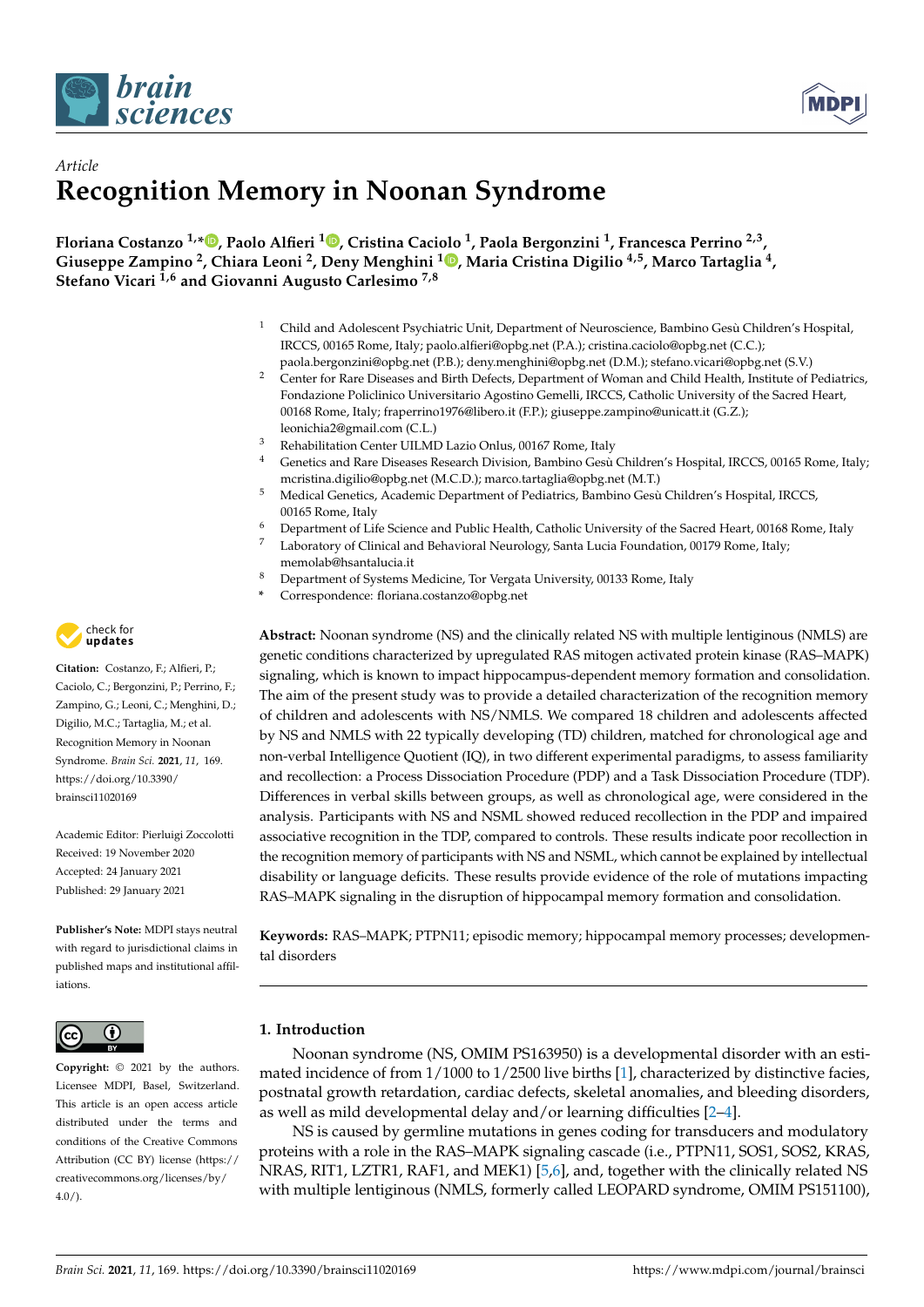cardiofaciocutaneous syndrome, Costello syndrome and Noonan syndrome-like disorder with loose anagen hair, constitutes a group of known as RASopathies. The signaling pathway affected in RASopathies regulates the proliferation, survival and differentiation of cells [\[7,](#page-13-5)[8\]](#page-13-6), and is involved in synaptic function and the formation/consolidation of memory processes, particularly those which are hippocampus-dependent [\[9\]](#page-13-7). Several studies have frequently reported deficits in specific neuropsychological domains, such as learning and memory [\[10](#page-13-8)[,11\]](#page-13-9) in patients with NS and other RASopathies, with the heterogeneity in cognitive abilities being ascribed, at least in part, to the individual affected genes and type of mutation [\[12,](#page-13-10)[13\]](#page-14-0).

In animal models with dysregulated MAPK signaling, the impairment of mechanisms relative to long-term potentiation (LTP) and spatial learning has been shown [\[14](#page-14-1)[–17\]](#page-14-2). Specifically, enhanced RAS-ERK activation was found to disrupt the balance between excitation and inhibition and to impair hippocampal LTP [\[18,](#page-14-3)[19\]](#page-14-4).

Notwithstanding increasing evidence that indicates that mutations impacting RAS– MAPK signaling can disrupt memory formation and consolidation, only a few studies have investigated declarative memory in individuals with NS and related disorders. In a previous study [\[20\]](#page-14-5), we reported that children with NS associated with mutations in PTPN11, SHOC2, RAF1 or SOS1 display impairment more frequently in verbal free-recall tasks than in visual and spatial recognition memory tasks. Other authors found preserved verbal recognition memory but impaired recall performance in individuals with Costello Syndrome [\[21\]](#page-14-6), a distinct RASopathy caused by mutation in the HRAS gene. Again, Pierpont, Tworog-Dube and Roberts [\[22\]](#page-14-7) confirmed better performance in verbal recognition than in strategic free-recall tasks in NS. On the whole, available evidence indicates that in NS and related disorders the memory profile is characterized by impaired performance in recall tasks with an at least partially preserved performance in recognition memory tasks.

One possible interpretation of these findings rests on the assumption that different memory experiences underlie performance in recall and recognition memory tasks. In particular, one hypothesis put forward is that recollection and familiarity, distinctively involved in recall or recognition memory tasks, may be affected differently in individuals with RASophaties [\[20](#page-14-5)[,22\]](#page-14-7).

In the last two decades, the dichotomy between recollection and familiarity experiences has been one of the most investigated issues in human declarative episodic memory. In recollection, exposure to a previously encountered item cues the retrieval of a number of contextual, temporal and other associative information that makes the experience of retrieval vivid, such as reliving the event in the mind's eye. In familiarity, however, the item is recognized as having previously been encountered but does not cue any associative information, so the act of remembering is just a feeling of a previous encounter. The different characteristics of the two memory experiences make performance on recall tasks entirely dependent on recollection; conversely, recognition memory would be subsumed by either recollection or familiarity, the relative contribution of the two memory components depending at least partially on the associative vs. the single-item nature of the memorandum [\[23](#page-14-8)[–25\]](#page-14-9).

At a theoretical level, a critical question is what process or processes underlie these two experiences. According to dual-process theories [\[26,](#page-14-10)[27\]](#page-14-11), episodic retrieval depends on two independent processes: familiarity and recollection.

In contrast, according to strength theories, episodic retrieval reflects a single memory strength dimension. A recent strength theory, the aggregate-strength model, incorporates the familiarity–recollection distinction by assuming that both processes are graded and are aggregated into a single strength signal before the retrieval decision [\[28](#page-14-12)[–33\]](#page-14-13). More recently, The Complementary Learning Systems model proposes that recognition based on pattern completion is experienced as a generalized match with some prior experience, whereas recognition accompanied by awareness of relevant contextual details is based on pattern separation [\[34](#page-14-14)[,35\]](#page-14-15).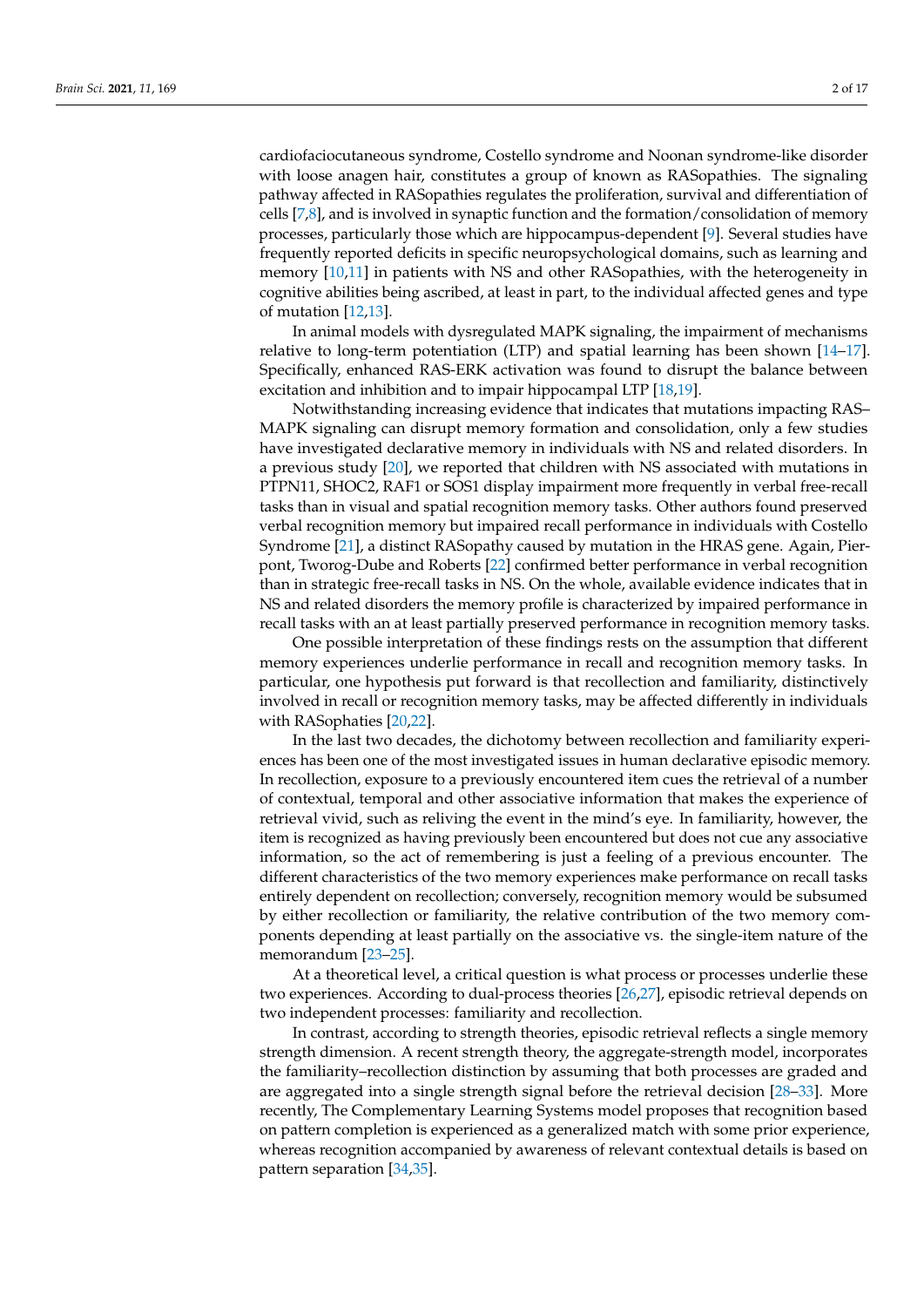From a developmental perspective, there is documented evidence of age-related increases in tasks of memory recognition that require few contextual details and protracted development (i.e., gains continuing after middle childhood) than on tasks that require retention of detailed information [\[28](#page-14-12)[,31](#page-14-16)[–43\]](#page-15-0). Researchers have highlighted the importance of related cognitive functions, as working memory, metacognition and mnemonic strategies [\[44\]](#page-15-1), in explaining individual differences in memory performance. Neuroimaging studies have shown a neural basis for age-related gains in memory performance. Differential developmental trajectories in the prefrontal cortex (PFC) and medial temporal lobe (MTL), including the hippocampus [\[41](#page-14-17)[,42\]](#page-14-18), have been linked to memory outcomes in associative memory test performance [\[45](#page-15-2)[,46\]](#page-15-3) and source memory performance [\[47,](#page-15-4)[48\]](#page-15-5). Moreover, age-related differences in functional connectivity between PFC and MTL seem to account for age-related increases in memory performance [\[49\]](#page-15-6).

On the other hand, impaired recollection has been documented in several developmental disorders, such as Autism spectrum disorder [\[50\]](#page-15-7) and Williams syndrome [\[51\]](#page-15-8), characterized by abnormal hippocampal and frontal functioning. Despite recollection and familiarity being amongst the most investigated issues in episodic memory, few studies have been conducted in young children or individuals with developmental disorders and genetic conditions and the issue is far from being completely understood.

One reason for this may be related to the methods used to investigate such memory processes. Most of the evidence in this regard comes from studies that provided indirect estimates of recollection and familiarity by comparing performances in different tasks (for example, recognition tasks and free recall tasks). As concerns direct methods, some of them rely on an introspective assessment of the quality of remembering by the experimental subject (such as the Remember/Know paradigm and the Receiver operating characteristic), which are not easy to apply in young people or individuals with developmental disorders. Other methods, such as the Process Dissociation Procedure (PDP), provide more objective data that do not depend on introspection [\[25,](#page-14-9)[27\]](#page-14-11), but there have been very few studies using these kinds of methods in young populations with developmental disorders [\[50](#page-15-7)[,51\]](#page-15-8).

The aim of the current study was to provide a detailed characterization of recognition memory of children and adolescents with NS and clinically related NSML. To this end, we used two different experimental paradigms which more directly assess the contribution of familiarity and recollection to recognition memory tasks. The first was a modified version of the Process Dissociation Procedure (PDP) devised by Jacoby [\[52\]](#page-15-9) and adjusted for a developmental population by Costanzo et al. [\[51\]](#page-15-8). In this paradigm, the recollection and familiarity components of recognition are estimated by contrasting different recognition conditions for the studied material [\[40,](#page-14-19)[52,](#page-15-9)[53\]](#page-15-10) under different source memory conditions. The second was a Task Dissociation Procedure (TDP), where performance on tests of singleitem recognition, which reflect familiarity strengths, is compared to performance on tests of associative item recognition, which requires retrieval of contextual information involved in recollection.

Consistent with previous evidence of lower performance on recall than recognition tasks, we expected that individuals with NS recollection would be more affected on recollection than familiarity components of recognition memory. Moreover, the two experimental paradigms were also adjusted to test the hypothesis of a possible effect of the modality of memorandum, since previous findings in NS and other RASopathies displayed better performance in verbal than in visual memory tasks [\[20](#page-14-5)[,22\]](#page-14-7). Indeed, the material used in the PDP included words or easily verbalizable pictures. Conversely, the memorandum in the TDP was only pictorial and hardly verbalizable.

## **2. Materials and Methods**

## *2.1. Participants*

Eighteen children with molecularly confirmed NS ( $N = 15$ ;  $F/M = 8/7$ ) or clinically related NSML (*N* = 3; F/M = 2/1) participated in the study. Participants (mean chronological age—CA = 8.74 years, SD = 2.95, range 5.42–13.75 years) were compared with 22 typically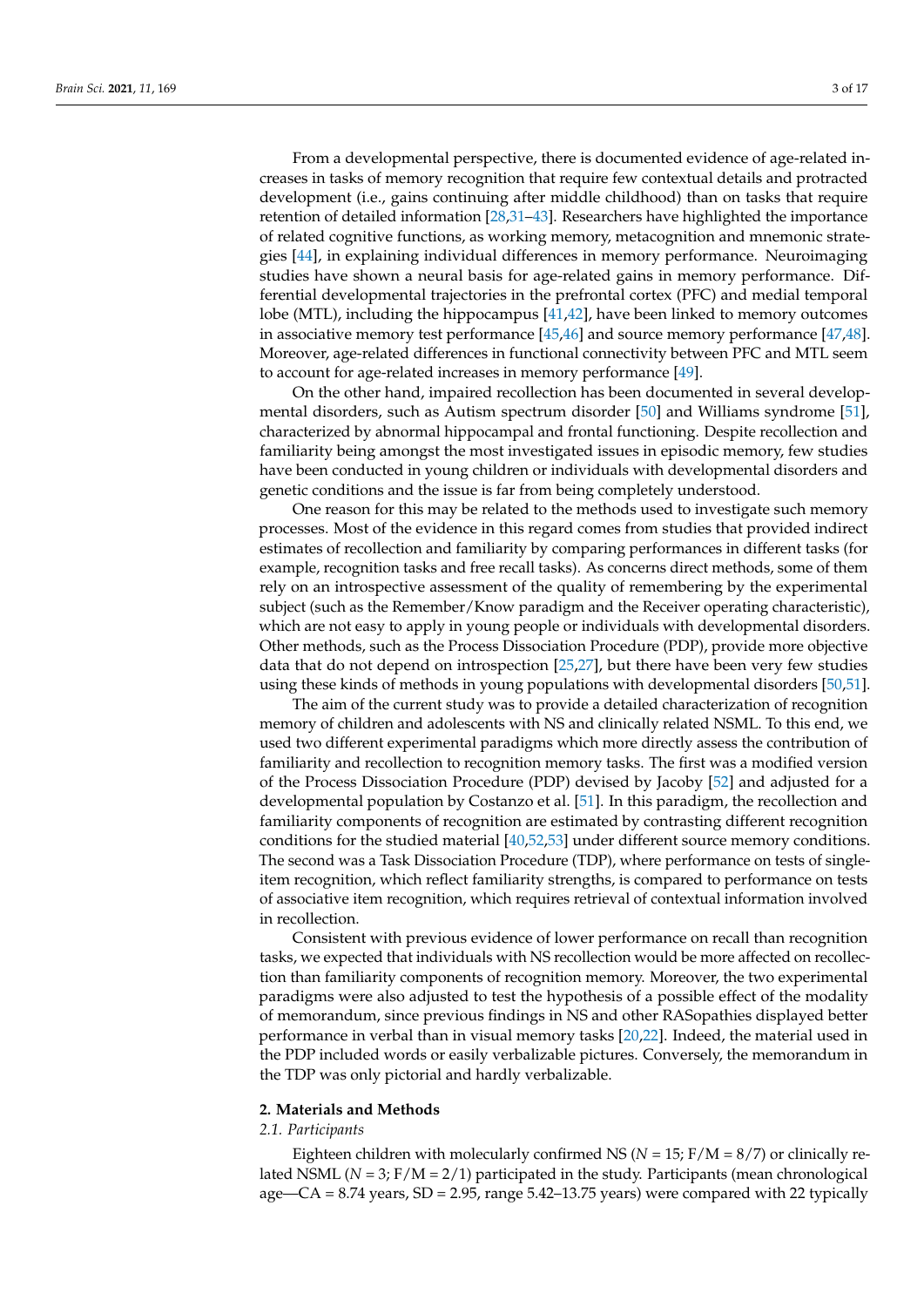developing (TD) children (F/M =  $14/8$ ; mean CA =  $8.22$  years, SD = 1.57, range 6.08–11.25 years) matched for chronological age and non-verbal IQ. Children with NS/NSML were part of a larger pool of individuals attending the Bambino Gesù Children's Hospital IR-CCS and Agostino Gemelli Hospital IRCCS, both in Rome, for a clinical and rehabilitative follow-up. Diagnosis was made by experienced medical geneticists and pediatricians based on clinical evaluation. In all individuals, diagnosis was confirmed by molecular analysis (PTPN11, *N* = 11; SOS1, *N* = 5; RAF1, *N* = 1; RIT1, *N* = 1) (see Table [1](#page-3-0) for details).

<span id="page-3-0"></span>**Table 1.** Molecular characterization of the study cohort. Legend.  $F =$  female,  $M =$  male,  $IQ =$  Nonverbal intellectual quotient, LQ = Lexical quotient, NS = Noonan Syndrome, NSML = Noonan syndrome with multiple lentiginous.

| Subject Sex    |   | Age   | IQ  | LQ  | <b>Disorder</b> | Gene             | Amino Acid<br>Change |
|----------------|---|-------|-----|-----|-----------------|------------------|----------------------|
| 1              | М | 6.08  | 90  | 84  | <b>NS</b>       | SOS1             | Gly434Arg            |
| 2              | F | 13    | 90  | 90  | <b>NS</b>       | PTPN11           | Asn308Ser            |
| 3              | F | 6.75  | 120 | 98  | <b>NS</b>       | PTPN11           | Thr42Ala             |
| $\overline{4}$ | F | 8.58  | 100 | 106 | <b>NS</b>       | SOS1             | Ile733Phe            |
| 5              | М | 6.42  | 120 | 84  | <b>NS</b>       | PTPN11           | Ala72Ser             |
| 6              | М | 10.08 | 102 | 94  | <b>NS</b>       | RIT <sub>1</sub> | Ser35Thr             |
| 7              | F | 12.5  | 80  | 95  | <b>NS</b>       | SOS1             | Arg552Lys            |
| 8              | М | 13.75 | 100 | 111 | <b>NS</b>       | PTPN11           | Met504Thr            |
| 9              | F | 5.75  | 90  | 84  | <b>NS</b>       | SOS1             | Arg552Ser            |
| 10             | М | 6.25  | 110 | 89  | <b>NS</b>       | PTPN11           | E139D                |
| 11             | F | 5.75  | 130 | 102 | <b>NS</b>       | SOS1             | Glu433Lys            |
| 12             | М | 7.33  | 100 | 71  | <b>NS</b>       | PTPN11           | Asn308Ser            |
| 13             | F | 5.41  | 110 | 74  | <b>NS</b>       | RAF1             | S257L                |
| 14             | F | 7.66  | 90  | 73  | <b>NS</b>       | PTPN11           | Phe285Ser            |
| 15             | М | 13.08 | 120 | 80  | <b>NS</b>       | PTPN11           | Gly503Arg            |
| 16             | F | 7.42  | 101 | 120 | <b>NSML</b>     | PTPN11           | Tyr279Ser            |
| 17             | F | 12.33 | 125 | 122 | <b>NSML</b>     | PTPN11           | Thr468Met            |
| 18             | M | 9.08  | 120 | 108 | <b>NSML</b>     | PTPN11           | Thr468Met            |

Selection criteria for recruitment into the study included IQ in the average range and normal or corrected-to-normal vision and hearing as reported in chart notes. Exclusion criteria were reports of neurological signs and the presence of ADHD or other psychopathological disorders. The children in the control group were recruited from local schools. Their parents reported them to be in good health. Exclusion criteria were reports of neurological signs, history of language delay or learning disability and presence of ADHD or other psychopathological disorders. Observations were carried out after informed consent had been obtained from all participants and their families and the study had been approved by the Bambino Gesù Children's Hospital IRCCS ethical committee (Code: 1412\_OPBG\_2017). The authors assert that all procedures contributing to this work comply with the ethical standards of the relevant national and institutional committees on human experimentation and with the Helsinki Declaration of 1975, as revised in 2008.

Participants' cognitive level was assessed using Raven's Colored Progressive Ma-trices [\[54\]](#page-15-11). Mean IQ was  $105.44$  (SD = 14.55, range 80–130) in the NS and NSML group and  $108.14$  (SD = 11.23, range  $87-130$ ) in the TD group. The lexical quotient (LQ) was assessed using the Peabody Picture Vocabulary Test (PPVT) [\[55\]](#page-15-12) which measures lexical comprehension. The two groups did not differ for both CA (Welch's  $F(1,25) = 0.44$ ,  $p = 0.51$ ,  $\text{p} \eta^2 = 0.01$ ) and non-verbal IQ (F(1,38) = 0.44,  $p = 0.51$ ,  $\text{p} \eta^2 = 0.01$ ), but they differed for LQ  $(F(1,38) = 7.09, p = 0.01, p\eta^2 = 0.16)$ . Mean LQ in the NS/NSML group (93.61; SD = 15.48; range 74–122) was lower than in the TD group (104.45; SD = 10.15; range 87–122). Since participants differed for LQ, we entered this variable as a covariate in the analysis.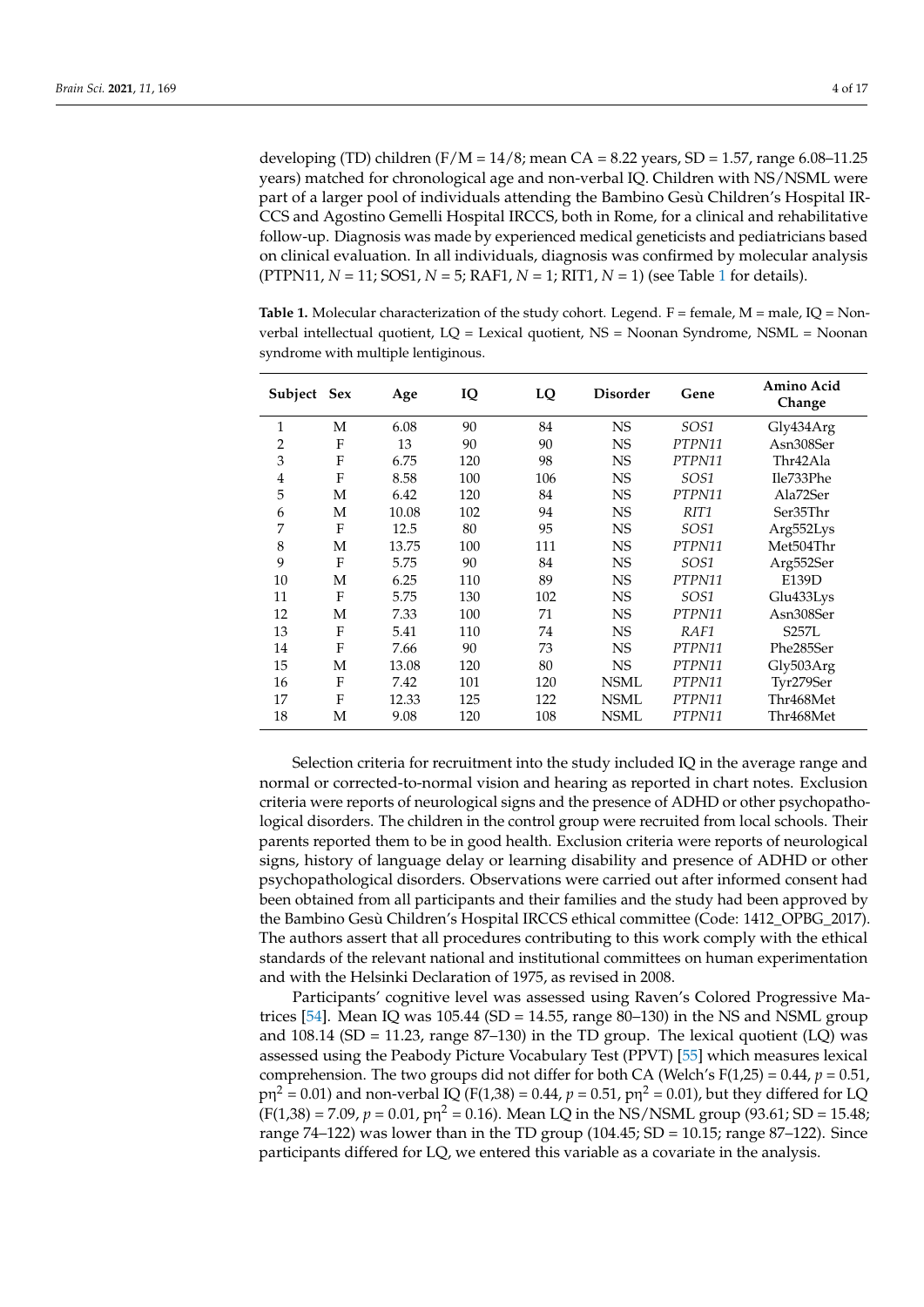### *2.2. Experimental Tasks*

The memory tasks based on the two memory paradigms, namely the PDP and TDP, were given the same day with an interval of about ten minutes between them in a counterbalanced order between participants. The entire memory evaluation session lasted approximately 40 min.

## 2.2.1. Process Dissociation Procedure

The PDP used here was adapted for a developmental population in our previous study [\[30\]](#page-14-20). Participants have to encode and successively recognize two blocks of items, one presented visually and one in an auditory format. When tested later, they were asked to indicate whether or not they saw the item earlier, after one of the two recognition conditions. In the inclusion condition, participants were instructed to recognize as "old" all previously presented items, regardless of the list on which they had seen them, and to reject the novel items. In the exclusion condition, participants were instructed to recognize only the items presented visually as "old", and to reject those presented in the other list as well as the novel items. Due to the differential request of remembering the source list to perform the recognition task in the two conditions, it is acknowledged that recollection plays a more crucial role in the exclusion than the inclusion condition of the PDP. Therefore, the contrast of hits and false-alarm responses in the inclusion and exclusion conditions allows the direct estimation of the contribution of recollection and familiarity to recognition performance.

## Stimuli

The experimental material in the test phase consisted of 90 items selected from the Snodgrass and Vanderwart [\[56\]](#page-15-13) set of black-and-white line drawings. Frequency of occurrence of the items ranged from 40% to 60% in the Italian children's first words vocabulary [\[57\]](#page-15-14). There was a colored drawing for each of the 90 items (visually different from Snodgrass and Vanderwart's drawings), representing a typical example of the item and the word name (spoken aloud by the examiner). The 90 items were split into two lists, which were comparable in terms of mean frequency of occurrence in the Italian children's first words vocabulary. One of the lists was assigned for the inclusion condition of PDP and the other for the exclusion condition. The list assignment to each experimental condition was counterbalanced across participants. Example of items of the PDP are shown in Figure [1.](#page-5-0)

### Procedure

Throughout the experiment, the participants were seated in a comfortable chair facing a 15" portable PC screen located on a table about 40 cm away from them. Two recognition memory tests were given, one with inclusion instructions, the other with exclusion instructions. Although instructions for the study phase were identical for the inclusion and exclusion condition, instructions differed for the test phases of the two conditions [\[37\]](#page-14-21). Each study phase consisted of two blocks of stimuli: participants were shown one set of 15 colored drawings and they then listened to a set of 15 words spoken aloud by the examiner. In both cases, they were instructed to try to remember the presented stimuli for a subsequent memory test. The participants' task was to name each item and then to make a yes/no judgment about pleasantness. In the auditory block, the words were spoken aloud by the examiner at a rate of one word every 2 s. The participants were asked to repeat each word aloud and again to make a yes/no judgment about pleasantness. In order to increase the likelihood of the children being able to discriminate between the two stimulus sources, the screen had a white background during presentation of the colored drawing and a blue background during auditory presentation of the words. Thus, the participants could discriminate between the two blocks based on stimulus format (colored drawing vs. spoken word), background color (white vs. blue), and order of presentation (first vs. second study block).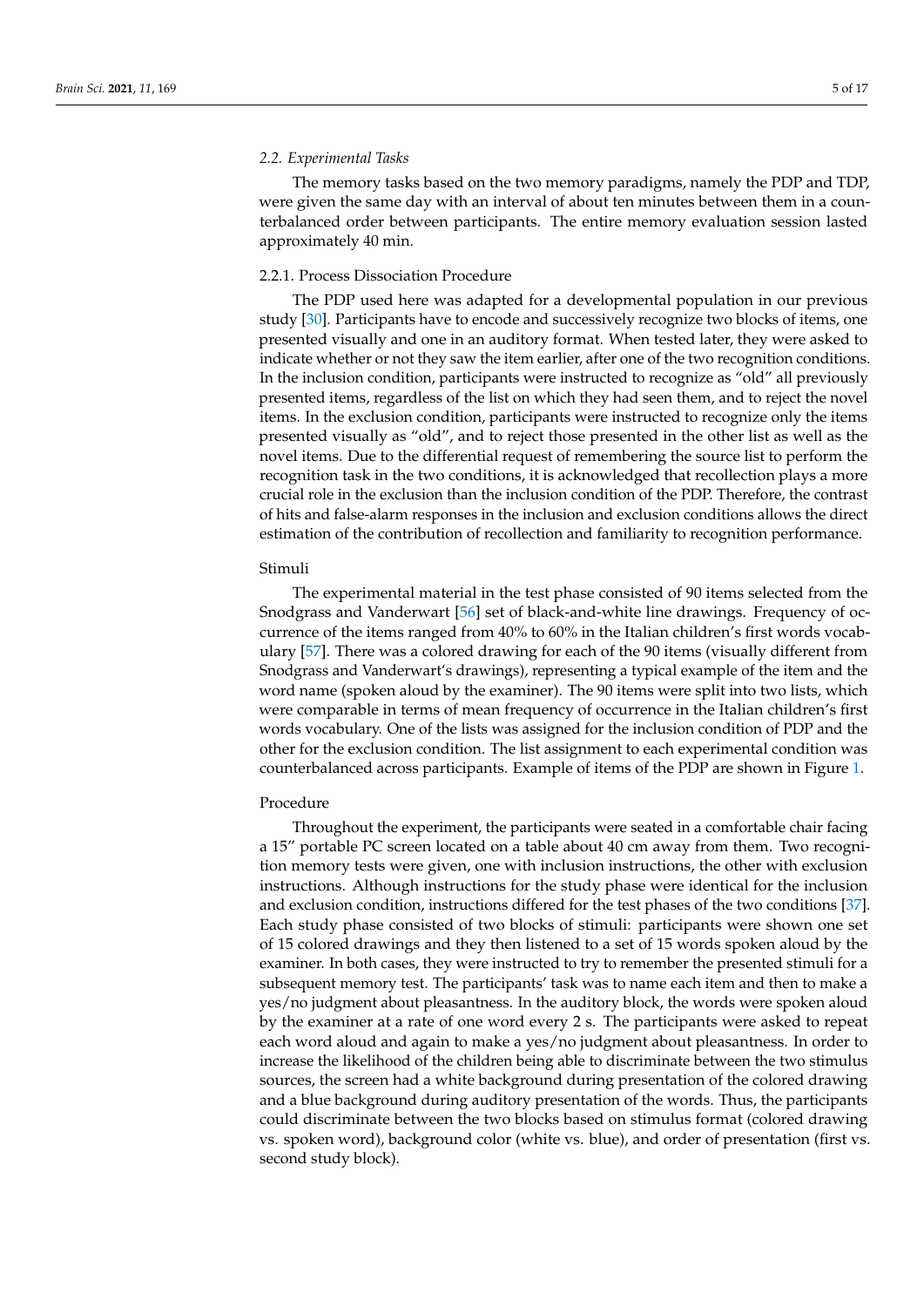<span id="page-5-0"></span>

## **Process Dissociation Procedure**

study phase was identical, instructions differed for the test phases of the two conditions. Each study phase consisted of two blocks of stimuli: one set of 15 colored drawings and a set of 15 words spoken aloud by the examiner. During the test phase (immediately after the study phase), the participants were shown a set of 45 black-and-white line drawings (corresponding to 30 studied and 15 unstudied items) in random order. In the inclusion condition, participants are instructed to recognize as "old" all previously presented items, regardless of the list on which they had seen them, and to reject the novel items. In the exclusion condition, participants are instructed to recognize as "old" only the structure to recognize as "old" all previously previously previously previously previously the list of the lis<br> $\frac{1}{2}$ items presented visually, and to reject those presented in the other list as well as the novel items. **Figure 1.** Examples of items in the Process Dissociation Procedure. Two recognition memory tests were given: one with inclusion, the other with exclusion instructions in the test phase. Although the

During the test phase (immediately after the study phase), the participants were But the state of the novel items. The novel items. The novel shown the overall set of 45 black-and-white line drawings (corresponding to 30 studied and 15 unstudied items) in random order. Each drawing was presented at the center of  $T_{\text{trivialely 2 s}}$ the PC screen (covering about  $20°$  of visual field) for 2 s, with an inter-trial interval of approximately 2 s.

In the inclusion condition, which was given after the first study phase, participants were requested to respond "old" to all items presented in the study phase, irrespective of the modality (visual or auditory) of presentation, and to respond "new" to unstudied items. Conversely, in the exclusion condition, which was given after the second study phase, participants were asked to respond "old" only to items that had been studied as colored drawings and to respond "new" to items studied in the auditory modality and to examiner. In both cases, they were instructed to try to remember the presented stimuli for the presented states.

A 5-min pause separated the recognition memory task with inclusion instructions from the study phase of the exclusion task. No feedback was given after the participants responded. To ensure that all participants fully understood what they were required to do, a practice phase, including both study and test blocks, was run before the start of the study phase of both the inclusion and exclusion tasks. Six items (different from those in the experiment) were used. If a subject failed on more than two items in one of the two practice runs, he was excluded from the study. See Costanzo et al. [30] for further details.

## 2.2.2. Task Dissociation Procedure

The experimental paradigm contrasted participants' performances on tests of singleitem and associative recognition of visual stimuli. Indeed, if familiarity reflects the memory strength of single items, then it should be effective at discriminating between studied and not-studied items, as in a test of item recognition, but it should be less helpful in the retrieval of contextual and other associative information, as is required in tests of associative recognition.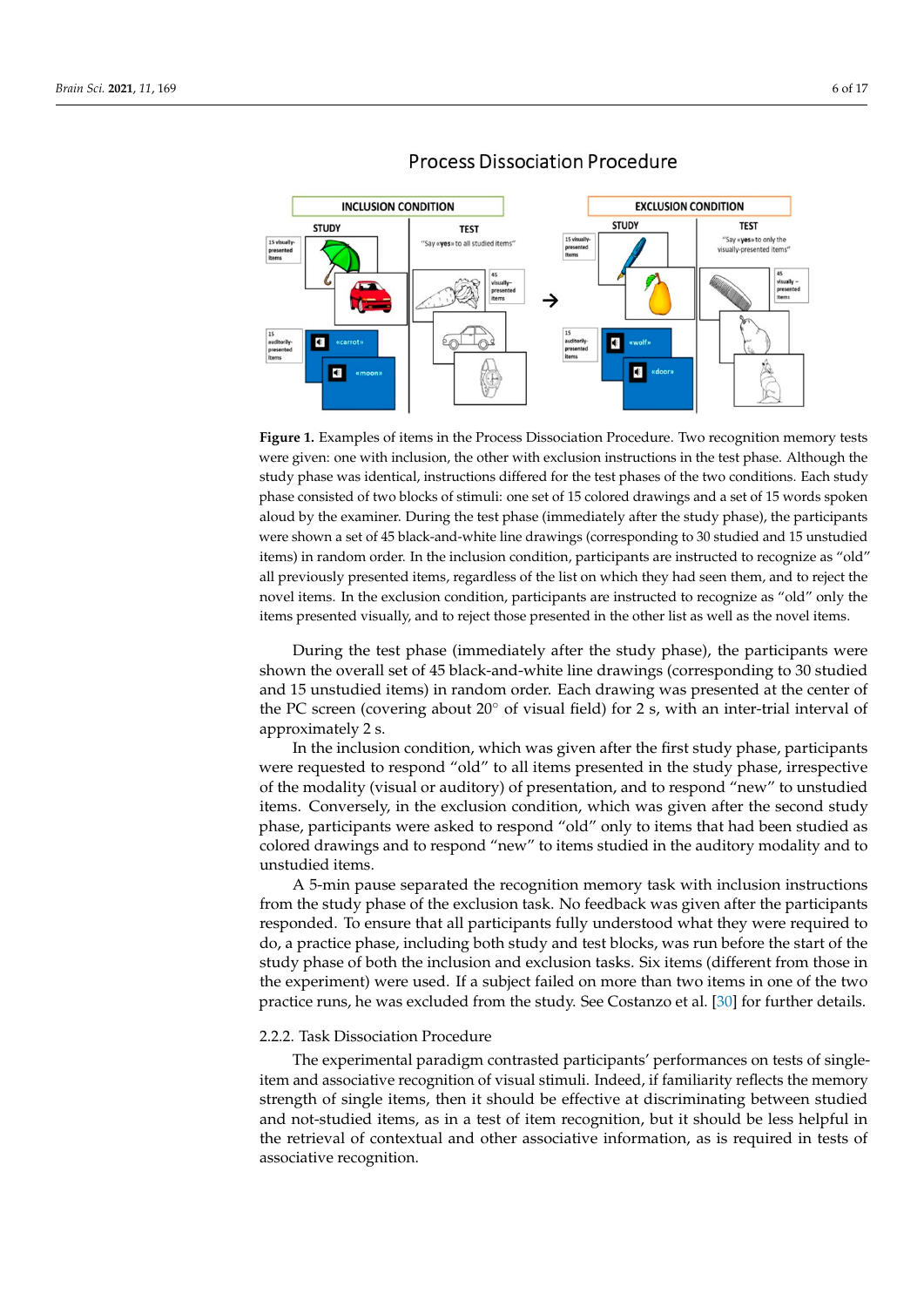#### Stimuli  $T$  experimental material material consisted of  $63$  close-up color photos of  $\alpha$  photos of  $\alpha$

The experimental material consisted of 63 close-up color photos of flowers and nine color photos of butterflies with spread wings. Only photos of flowers and butterflies that could not be named in a pilot study were included in the experimental material. Moreover, many items were of the same or very similar colors in order to make encoding of items based on color verbalization impossible. The 63 photos of flowers served as stimulus material for the single-item recognition task. Nine photos were used as study items and the remaining 54 were used as distracters in the recognition test. The same nine photos of flowers studied in the single-item recognition task and the nine colored photos of butterflies were used in the associative recognition task. Example of items of the TDP are shown in Figure [2.](#page-6-0)

<span id="page-6-0"></span>

## **Task Dissociation Procedure**

single-item recognition task and the associative recognition task. Each task consisted of three learning trials. In the study two memory tasks: the single-item recognition tasks: the single-item recognition tasks and the associative reco<br>In also item recognition task, recognitionals are compared to site 0.0 career. In modificially effect the star phase of the single item recognition task, participants were presented with 9 flowers. Immediately after the study phase, 9 triplets of flowers were presented; each triplet consisted of a previously studied flower (target item) and two new flowers presented vertically. The associative recognition task was administered immediately after the single item recognition task. **Figure 2.** Examples of items in the Task Dissociation Procedure. The experimental setting included two memory tasks: the The study phase consisted of the presentation of 9 pairs, each including a butterfly and a flower photo. Each recognition item included a butterfly and a flower triplet composed of the flower that had been presented together with the probe butterfly during the study phase, and two others that had been presented together with two different butterflies during the study phase. The participants were requested to indicate the flower that had been presented with the butterfly during the study phase.

## Procedure

The experimental setting included two memory tasks: first, the single-item recognition task, then the associative recognition task.

Each task consisted of three learning trials. In the study phase of the single-item recognition task, participants were presented with nine flowers. Items appeared singly at the center of the PC screen (covering about 15◦ of the visual field) on a white background for 3 s. For each item, participants had to make a yes/no pleasantness judgment and were asked to remember the items for a successive memory test. Immediately after the study phase, nine triplets of flowers were presented; each triplet consisted of a previously studied flower (target item) and two new flowers presented vertically. The associative recognition task was administered immediately after the single-item recognition task. The study phase consisted of the presentation of nine pairs, each including a butterfly and a flower photo. Each pair was presented individually for 3 s; the butterfly appeared in the upper half of the screen and the flower in the lower half, each photo covering about 15◦ of the visual field. Participants were requested to make a yes/no pleasantness judgment about each pair and were encouraged to associate the two items in each pair and try to remember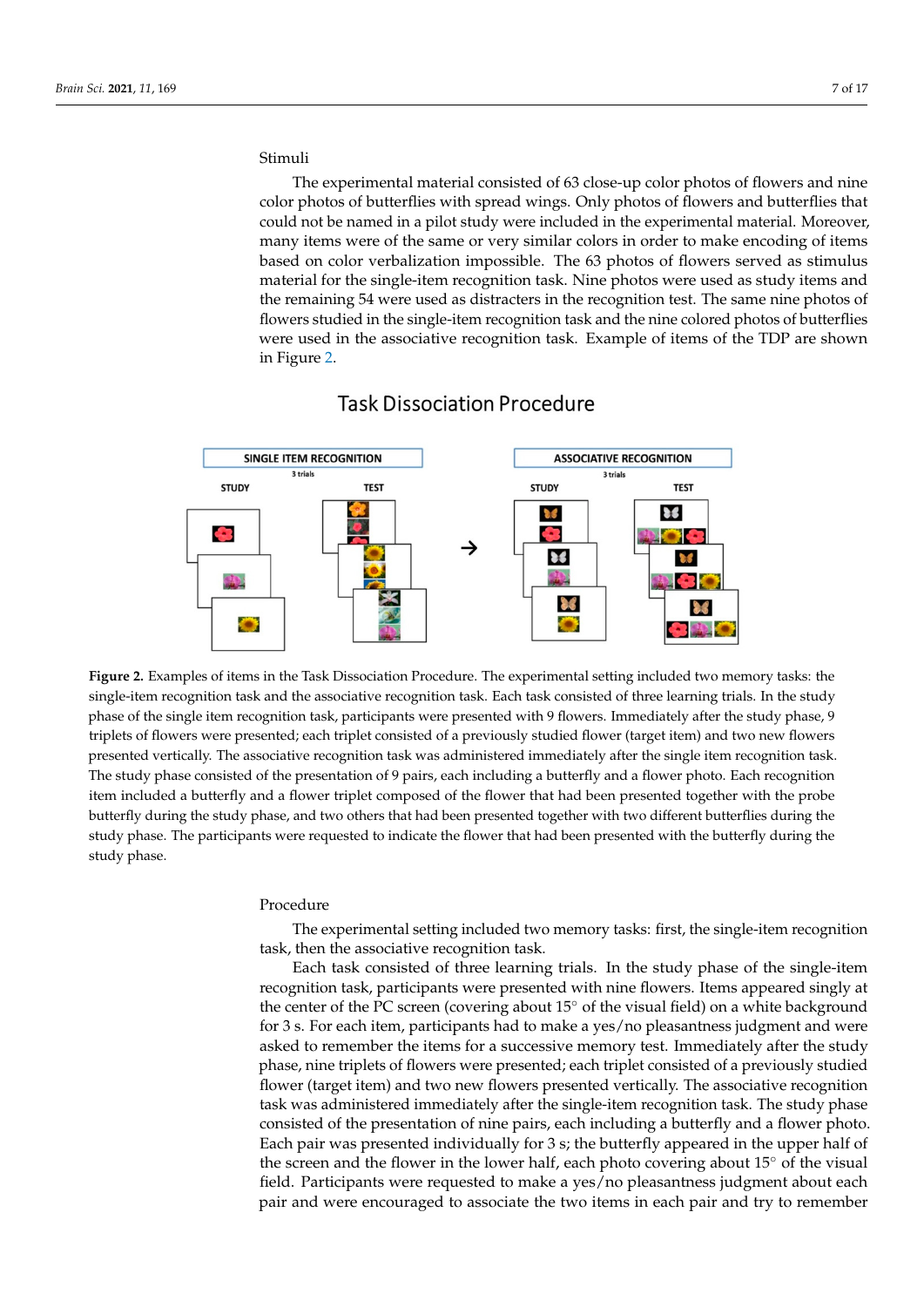them for a subsequent memory test. Each recognition item included a butterfly and a flower triplet composed of the flower that had been presented together with the probe butterfly during the study phase and two others that had been presented together with two different butterflies during the study phase. The participants were requested to indicate the flower that had been presented with the butterfly during the study phase. By requiring the participants to select the associated item from among other previously studied items, we were confident that their decision could not be based on a single-item familiarity judgment but would necessarily involve remembering the between-item association. As in the singleitem recognition task, two additional trials, each of which had a study and a test phase, followed. For both the single-item and the associative recognition task, the order of the three sets of test items was counterbalanced across participants. See Costanzo et al. [\[30\]](#page-14-20) for further details.

## *2.3. Statistical Analysis*

Comparison on demographic characteristics between groups were performed by oneway ANOVAs, while the Chi-squared test was used to value the non-parametric variables. Raw data from the PDP, specifically the proportion of "old responses", were analyzed by means of repeated measures ANCOVA with Group (NS vs. TD) as a between factor, Condition (inclusion vs. exclusion) and Stimuli (colored drawings vs. spoken words) as within factors, and LQ and CA as covariates as covariates. By applying the dual-process signal detection model to the results of the PDP, one-way ANCOVAs were conducted to compare the parameter estimates of recollection and familiarity between groups, with LQ and CA as covariates. Data from the single-item and associative recognition task were analyzed by a repeated measures ANCOVA, with Group (NS vs. TD) as between factor, Task (single items vs. associations) and Trial (from I to III) as within factors and LQ and CA as covariates.

Levene's test was used to check for homogeneity and Mauchly's test was used to check for a violation of sphericity. The overall level of significance was set at  $p < 0.05$ . The Welch test was performed on demographic characteristic comparisons when the homogeneity of variance of the data was invalid. If a violation of sphericity was detected, a Greenhouse–Geisser correction was applied. In the ANCOVAs analyses, since CA had a skewed distribution, data were normalized by by Box–Cox transformation. Post hoc analyses were performed using the Tukey's test. Effect sizes of ANOVAs were given in partial eta-squared (pη<sup>2</sup>).

## **3. Results**

## *3.1. Process Dissociation Procedure*

The proportion of "old" responses to studied and new items made by participants with NS and TD in the inclusion and exclusion conditions of the PDP task are summarized in Table [2.](#page-7-0)

<span id="page-7-0"></span>

| <b>Type of Item</b> | <b>Inclusion Condition</b> | <b>Exclusion Condition</b> |  |
|---------------------|----------------------------|----------------------------|--|
|                     |                            |                            |  |
| NS/NMLS             |                            |                            |  |
| Colored drawings    | 0.87(0.19)                 | 0.87(0.19)                 |  |
| Spoken words        | 0.80(0.17)                 | 0.08(0.08)                 |  |
| <b>New</b>          | 0.03(0.05)                 | 0.02(0.04)                 |  |
| TD                  |                            |                            |  |
| Colored drawings    | 0.92(0.12)                 | 0.89(0.13)                 |  |
| Spoken words        | 0.93(0.08)                 | 0.05(0.09)                 |  |
| <b>New</b>          | 0.04(0.07)                 | 0.03(0.05)                 |  |
|                     |                            |                            |  |

NS/NMLS = children Noonan Syndrome/clinically related Noonan Syndrome with multiple lentiginous, TD = Typically developed children.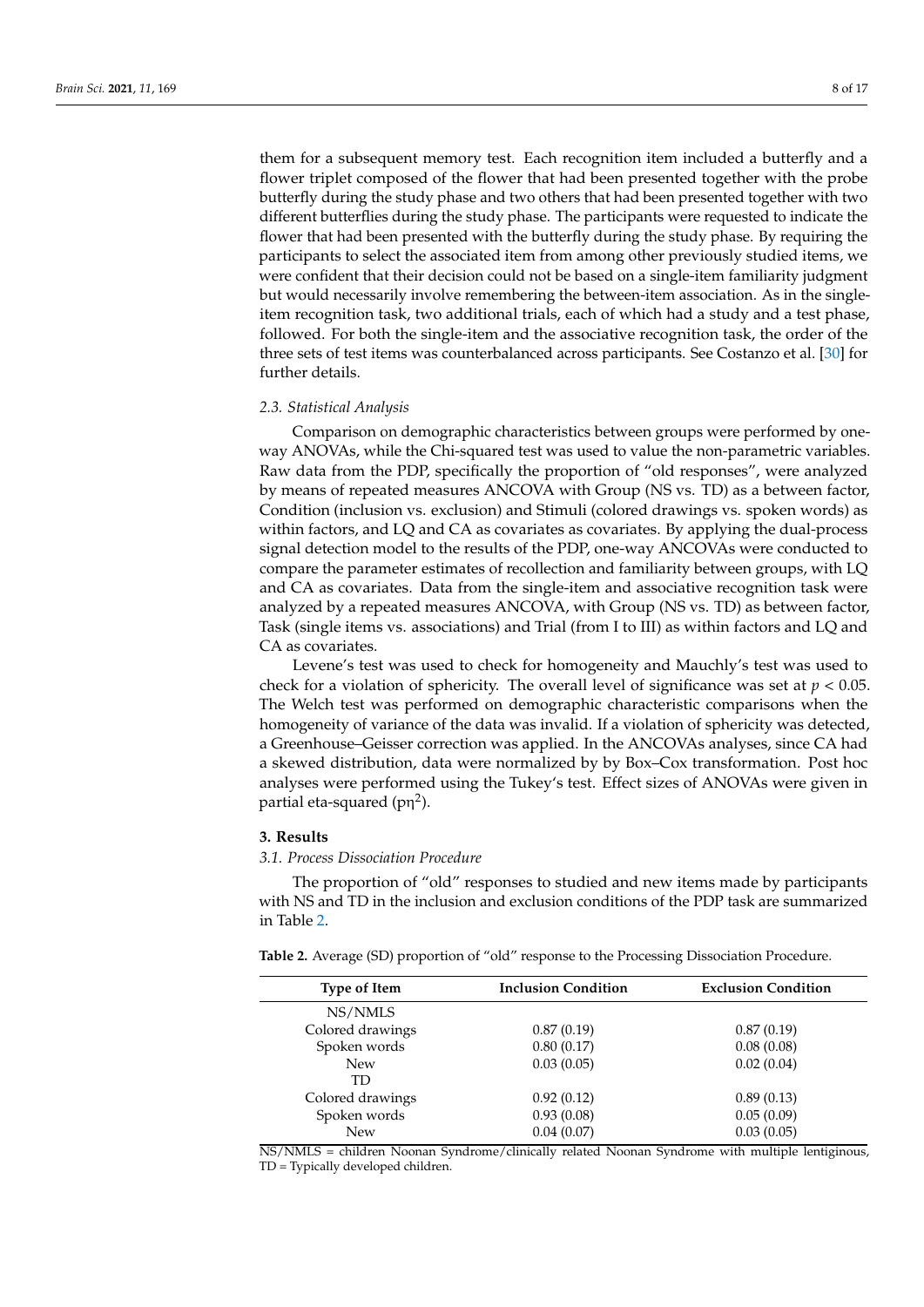In the inclusion condition, the probability of recognizing an item as "old" (target) reflects hit rates for the items presented at study as spoken words or colored drawings, whereas the false alarm rate reflects "old" responses to unstudied items. In the exclusion condition, the probability of recognizing an item as "old" only reflects hit rates for items presented at study as colored drawings, whereas the false alarm rate reflects "old" responses for both items studied as spoken words and as new items.

To establish whether assumptions underlying the PDP were met, it was first examined whether acceptance rates of new items differed between inclusion and exclusion across groups. The proportion of "new" responses for the colored drawings and spoken words were analyzed by means of repeated measures ANCOVA with Group (NS vs. TD) as a between-factor and Condition (inclusion vs. exclusion) as within factors, and LQ and CA as covariates. The Group (F(1,36) <  $0.001$ ;  $p = 0.99$ ,  $p\eta^2$  < 0.01), the Condition (F(1,36) = 1.62;  $p = 0.21$ ,  $p\eta^2 = 0.04$ ) and the interaction between Group and Condition (F(1,30) = 0.76;  $p = 0.39$ ,  $p\eta^2 = 0.02$ ) all did not produce significant results. The proportion of "old" responses for the colored drawings and spoken words were analyzed by means of repeatedmeasures ANCOVA with Group (NS vs. TD) as a between-factor, Condition (inclusion vs, exclusion) and Stimuli (colored drawings vs. spoken words) as within factors, and LQ and CA as covariates. The Group (F(1,36) = 1.45;  $p = 0.24$ ,  $p\eta^2 = 0.03$ ), the Condition  $(F(1,36) = 0.91; p = 0.35, pn^2 = 0.02)$  and the Stimuli  $(F(1,36) = 2.26; p = 0.14, pn^2 = 0.06)$ effects, nor the interaction between Group and Stimuli ( $F(1,36) = 2.20$ ;  $p = 0.15$ ,  $p\eta^2 = 0.08$ ) and the triple interaction between Group, Condition and Stimuli ( $F(1,36) = 1.22$ ;  $p = 0.28$ ,  $\text{p} \eta^2$  = 0.06) all did not produce significant results. Conversely, the interaction between Group and Condition was significant (F(1,36) =  $4.71$ ;  $p = 0.04$ ,  $p\eta^2 = 0.12$ ), due to the higher proportion of "old" responses in the TD compared to the NS (*p* < 0.001) group in the inclusion condition, but not in the exclusion condition ( $p = 0.99$ ).

Recollection was calculated by subtracting "old" responses to non-targets (spoken words) in the exclusion condition from "old" responses to non-targets in the inclusion condition,  $R =$  "old" responses inclusion<sub>nontarget</sub>—"old" responses exclusion<sub>nontarget</sub>. Familiarity was calculated from estimates of recollection, F = "old" responses exclusion<sub>non-target</sub>/(1 - R) (see [\[40](#page-14-19)[,52](#page-15-9)[–55\]](#page-15-12)).

The one-way ANCOVAs revealed no significant difference among groups for the familiarity estimate F (participants with NS/NMLS =  $0.24 \pm 0.30$ ; TD =  $0.26 \pm 0.36$ ; F(1,36)  $= 0.52$ ,  $p = 0.48$ ,  $p\eta^2 = 0.01$ ), but TD displayed a significantly higher recollection estimate R (0.88  $\pm$  0.13) than participants with NS/NMLS (0.72  $\pm$  0.22; F(1,36) = 5.24, *p* = 0.03,  $p\eta^2 = 0.13$ ).

## *3.2. Task Dissociation Procedure*

Table [3](#page-9-0) reports the average proportion of accuracy of participants with NS/NMLS and TD on the single-item and associative recognition task per each trial. A repeated-measures ANCOVA, with Group as between-factor, Task (single items vs. associations) and Trial (from I to III) as within factors, and LQ and CA as covariates, revealed a significant main effect of Group ( $F(1,36) = 6.04$ ,  $p = 0.02$ ,  $p\eta^2 = 0.14$ ). In fact, across the two tasks TD participants were, on average, more accurate than participants with NS/NMLS. The Task effect was also significant (F(1,36) = 4.15,  $p = 0.05$  after Greenhouse–Geisser correction,  $\text{p} \eta^2$  = 0.10) because of the higher average accuracy obtained by all participants on the single-item compared to the associative recognition test. A general Trial effect did not emerge (F(2,72) = 1.69,  $p = 0.19$  after Greenhouse–Geisser correction,  $p\eta^2 = 0.05$ ).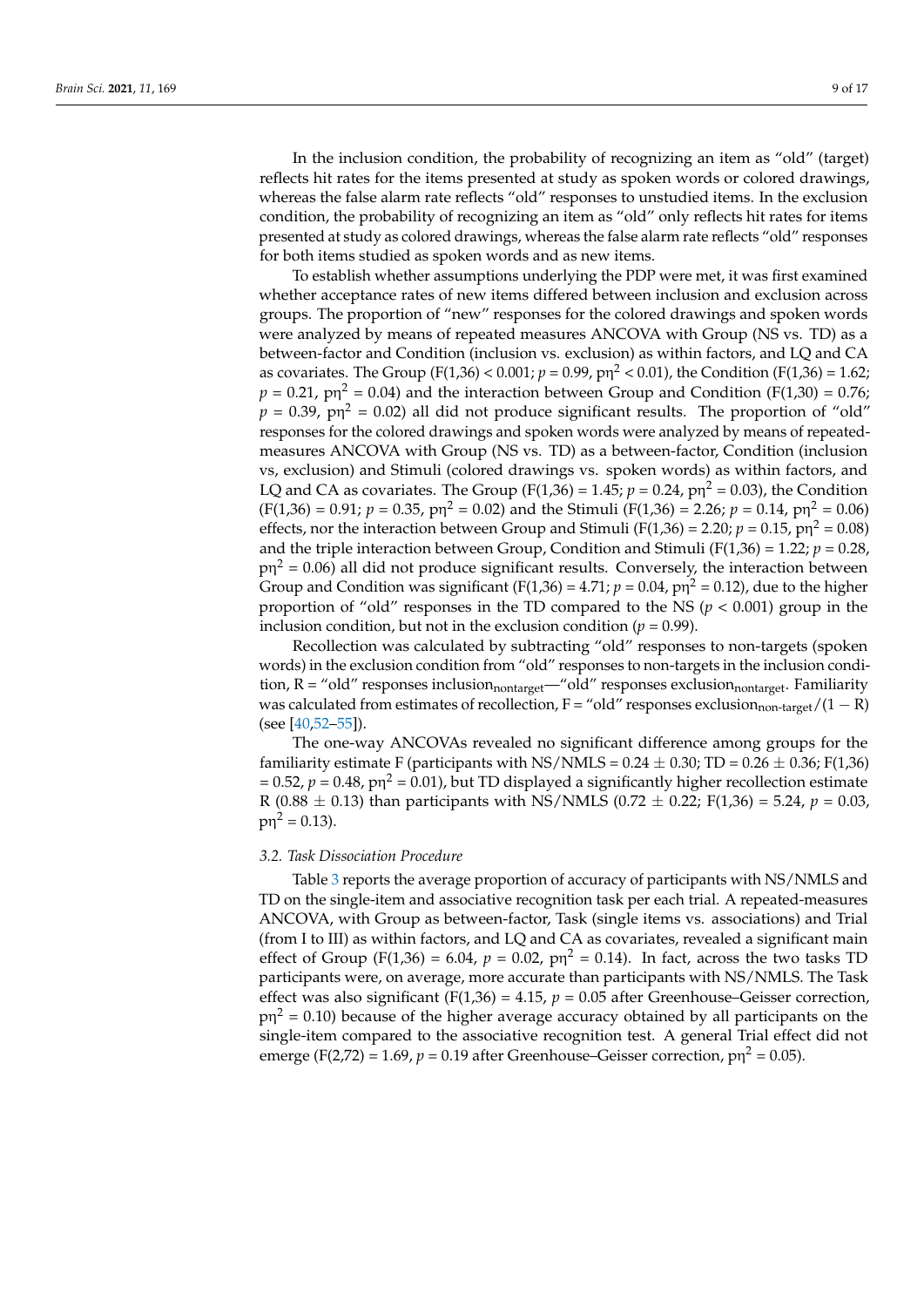| <b>NS/NMLS</b> | TD         |
|----------------|------------|
|                |            |
| 0.93(0.12)     | 0.95(0.14) |
| 0.96(0.08)     | 0.98(0.03) |
| 0.96(0.07)     | 1.00(0.00) |
|                |            |
|                |            |
| 0.40(0.15)     | 0.49(0.22) |
| 0.50(0.22)     | 0.64(0.20) |
| 0.54(0.25)     | 0.75(0.14) |
|                |            |

<span id="page-9-0"></span>**Table 3.** Average (SD) proportion of accuracy of participants with NS/NMLS and TD on the singleitem and associative recognition task per each trial.

NS/NMLS = children Noonan Syndrome/clinically related Noonan Syndrome with multiple lentiginous, TD = Typically developed children.

Interestingly, the Group  $\times$  Task interaction was significant (F(1,36) = 3.30, *p* = 0.03 after Greenhouse–Geisser correction,  $pn^2 = 0.13$ ). Post hoc analyses showed that participants with NS/NMLS (mean percentage of accuracy  $0.95 \pm 0.09$ ) and controls (mean percentage of accuracy  $0.98 \pm 0.09$ ) performed at the same level on the single-item recognition test (Tukey test, *p* = 0.89), whereas the participants with NS/NMLS scored significantly lower (mean percentage of accuracy  $0.48 \pm 0.17$ ) than TD (mean percentage of accuracy  $0.63 \pm 0.14$ ) on the associative recognition task (Tukey test,  $p < 0.001$ ). This result indicates that participants with NS had particularly low performance in remembering associated items but not single items. The Group  $\times$  Task  $\times$  Trial interaction (F(2,72) = 0.02,  $p$  = 0.97 after Greenhouse– Geisser correction, p $\eta^2$  < 0.01) as well as the Task  $\times$  Trial interaction (F(2,72) = 0.91, *p* = 0.39 after Greenhouse–Geisser correction,  $p\eta^2 = 0.02$ ) were not significant.

## **4. Discussion**

The aim of the present study was to evaluate the contribution of familiarity and recollection to the recognition memory of children and adolescents with NS and clinically related NSML. For this purpose, a cohort of 18 children with molecularly confirmed diagnosis was compared with a group of TD children matched for chronological age and non-verbal IQ, on two different experimental paradigms. The first paradigm allowed for direct estimation of the recollection and familiarity components of recognition by setting the two processes in opposition in the inclusion and exclusion conditions of a PDP task [\[40,](#page-14-19)[52,](#page-15-9)[53\]](#page-15-10), which is similar to a source memory discrimination. The second paradigm compared the performance of participants on a memory task mainly relying on familiarity (single-item recognition) with performance on a memory task requiring a larger contribution of recollection (between-item associative recognition) [\[25\]](#page-14-9). The two experimental paradigms differed as regards the nature of the memorandum, which was verbal (or easily verbalizable pictures) in the PDP paradigm, and pictorial and hardly verbalizable in the single-item and associative recognition task.

The results of the two experimental tasks consistently demonstrated a reduced contribution of detailed memory, or recollection, and a preserved contribution of familiarity, or memory which requires few contextual details, to the recognition performance of participants with NS/NSML. Indeed, in the PDP task, our participants were as accurate as TD in recognizing previously studied stimuli, but they failed to remember the modality in which the items had been studied. Consequently, the two groups displayed similar estimates of familiarity but the estimate of recollection in the NS/NSML group was significantly reduced compared with that of the TD group.

Performance on the single-item recognition task of the TDP confirmed that individuals with NS/NSML were as accurate as controls in identifying recently seen stimuli. We acknowledge that the virtually perfect performance of the two groups in the single-item recognition task of the TDP (mean percentage of correct responses ≥0.95 for each of them) may represent a limitation in revealing a clear-cut dissociation between groups in this task.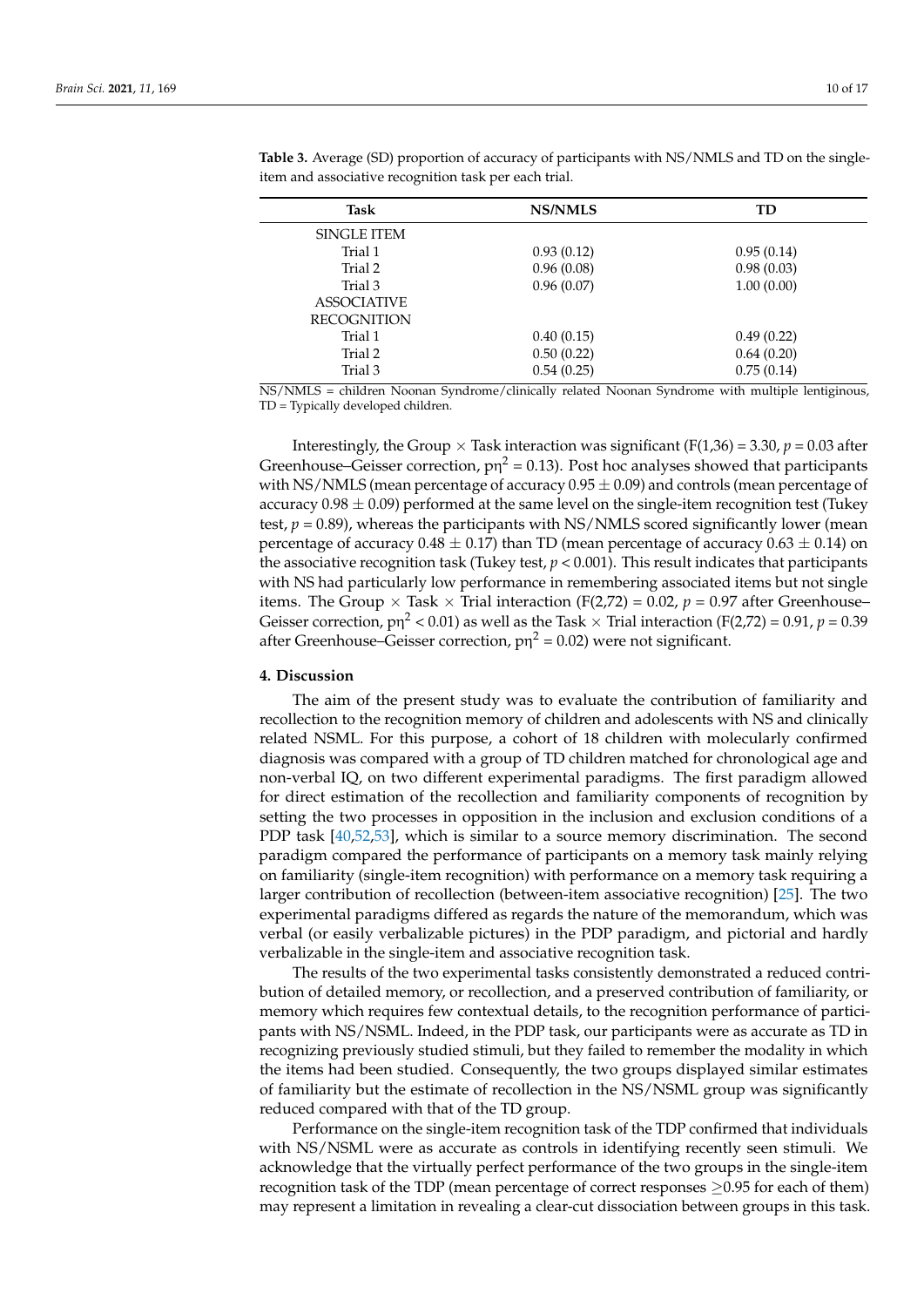Specifically, the presence of only three retrieval trials may be prevent the possibility of detecting a possible difference between participants in the single-item task. However, on the associative recognition task, participants with NS/NSML were significantly poorer than controls in identifying the visual stimulus that had been associated with a stimulus target during the study phase.

Consistent with the results on the PDP, we interpreted these results as evidence of the preserved contribution of familiarity and the reduced contribution of recollection to the memory performance of individuals with NS/NSML. Indeed, because the participants had to discriminate between previously seen and unseen flowers in the single-item recognition test, familiarity processes probably played a prevalent role in the performance of this task. Furthermore, the use of novel flowers enhances the salience of familiarity because previously studied items are more familiar than new items. On the other hand, since in the associative recognition task the alternative choices (flower photos) were all from the studied material, the participants' decision must have involved recollection of the previously studied associations and details.

The fact that the two groups differed as regards to verbal comprehension abilities might partially explain these results, given that at least one procedure (PDP) required verbal processing of memorandum. However, also considering differences in verbal ability in the analysis, the results substantially hold, showing that the impaired recollection of these individuals is unrelated to the presence of poor language abilities.

Moreover, given the well-recognized age-related differences in multiple hippocampal subfield volumes in the age range of our patients [\[19,](#page-14-4)[43](#page-15-0)[,45](#page-15-2)[,46,](#page-15-3)[58\]](#page-15-15), we considered our results taking into account possible change related to age.

To our knowledge, this is the first study that reports evidence from direct recognition memory procedures of a relatively preserved generalized recognition memory and impaired detailed memory of a group of individuals with NS/NSML. Previous evidence from the literature has only been indirect [\[20](#page-14-5)[,22\]](#page-14-7), based upon the contrast between performances on tests of free recall (believed to recruit only recollective processes) and on recognition (which is assumed to involve both recollection and familiarity).

From a developmental perspective, there is evidence that recollection emerges later and shows more developmental changes than familiarity [\[36](#page-14-22)[–40\]](#page-14-19). Moreover, impaired recollection and preserved familiarity has been documented in other developmental disorders such as Autism spectrum disorder [\[50\]](#page-15-7) and Williams syndrome [\[51\]](#page-15-8), characterized by abnormal hippocampal functioning.

From a neurobiological perspective, the experimental investigation into the neural underpinnings of recollection and familiarity has mainly been concentrated on archi- and neo-cortical structures in the mesial temporal lobe (hippocampus and parahippocampal gyrus, respectively). According to dual-process theories [\[26](#page-14-10)[,27\]](#page-14-11), at the level of the mesial temporal lobes, the hippocampus proper supports the cognitive operations necessary for recollection memory, whereas various cortical areas in the parahippocampal gyrus (especially the perirhinal cortex) would be implicated in familiarity detection [\[26](#page-14-10)[,59\]](#page-15-16). Following the assumptions of the dual-process theories, our finding of reduced recollection and spared familiarity in individuals with NS would suggest a differential involvement of cortical regions in the mesiotemporal lobe. In particular, while the hippocampus, crucially involved in recollection, should be the site of neurodevelopmental delay, the associative cortical regions in the parahippocampal gyrus, which support familiarity memory judgments, should be substantially spared.

Neurobiological data in support of a particularly impaired hippocampal functioning in NS individuals would be related to the evidence of aberrant hippocampal neuronal activityinduced signalling in RASopathies. Indeed, the activation of the RAS-MAPK pathway is involved in triggering long-term synaptic changes in the CA1 subfield [\[14,](#page-14-1)[16,](#page-14-23)[17\]](#page-14-2) which, in turn, has been implicated in the regulation of AMPARs delivery to the postsynaptic plasma membrane [\[60\]](#page-15-17).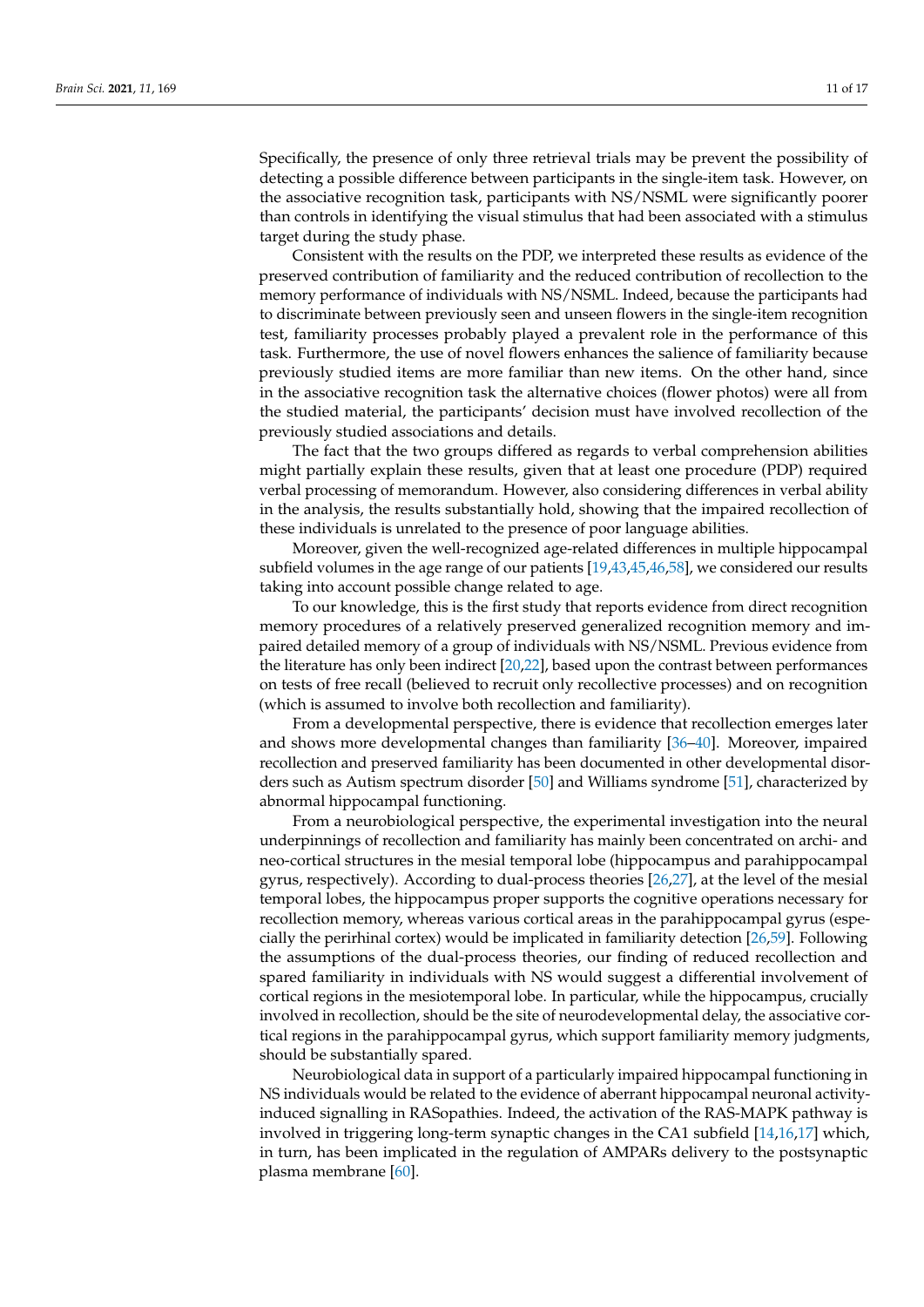Many investigators have proposed that the lack of detailed memory for early childhood memories is due to the protracted development of the hippocampus [\[61,](#page-15-18)[62\]](#page-15-19). Moreover, recent studies have shown age-related differences in multiple hippocampal subfield volumes from 4 to 13 years of age [\[45](#page-15-2)[,46](#page-15-3)[,58\]](#page-15-15). A possible related hypothesis is that recollection deficits in children with NS may be related to a delayed developmental time course of hippocampal formation and connectivity.

A recent neuroimaging study reported data in NS that are at least partially inconsistent with this view. Indeed, Johnson et al. [\[63\]](#page-15-20) reported no differences in hippocampal volumes between participants with NS and healthy controls; conversely, they found cortical abnormalities in the NS group at the level of bilateral entorhinal regions and right parahippocampal gyrus. Regarding the lack of morphological alterations in the hippocampus, recent evidence in the NS-related Ptpn11D61Y mouse model suggests that aberrant neuronal-activity-induced signaling is not necessarily reflected in changes in neuronal morphology [\[64\]](#page-15-21). Indeed, in these animals, no macroscopic volume abnormality of the hippocampus, but possible synaptic changes in the afferent/efferent fibers, was observed.

The alternative theoretical position relative to the nature of memory processes involved in familiarity and recollection assumes, instead, that episodic retrieval reflects a single memory strength dimension. As for the neural circuits implicated, this theory does not posit a differential involvement of mesial temporal lobe structures in recollection and familiarity, since both the hippocampus and perirhinal cortex would be implicated in the memory strength detection underlying the two components [\[31](#page-14-16)-33[,65\]](#page-15-22).

Following the memory strength hypotheses of recollection and familiarity, a widespread involvement of mesiotemporal structures, involving both the hippocampus and parahippocampal cortices, in individuals with NS, is expected. Johnson et al. [\[63\]](#page-15-20) did not report the exact localization of atrophic changes in the parahippocampal gyrus of NS individuals. Fattah et al. [\[66\]](#page-15-23) found that children with NS exhibited significant decreases in the volume and thickness of striatum and regions surrounding the hippocampus. Specifically, the bilateral entorhinal cortex exhibited significant decreases, as did the right temporal pole surface area and the right parahippocampal gyrus.

The hypothesis of greater involvement of the hippocampus in the recognition memory deficits of individuals with NS is, however, strengthened by the specific low performance shown by our participants with NS in the experimental conditions assessing associative recognition. Indeed, the PDP could be considered a test which, in the condition of exclusion, investigates source memory skills, a type of associative memory in which the correct recollection of the context is a prerequisite for adequate performance. The task dissociation procedure, in turn, explicitly contrasts a condition of recognition of single items and a condition of recognition of between-item associations. There is general consensus in the literature that associative memory recruits hippocampal resources, whereas singleitem recognition can be accomplished by parahippocampal cortices [\[67](#page-15-24)[,68\]](#page-15-25). In particular, compelling evidence has been provided of a relevant role of hippocampus in source memory as well as recall and associative memory; for a review, see [\[69\]](#page-15-26).

In children with NS, alterations of the cortical regions adjacent to the hippocampus [\[63\]](#page-15-20) specifically affected the connectivity of these regions; in particular, a reduction in surface area of the gray–white boundary was found in bilateral entorhinal regions and a reduction in cortical thickness was found in the right parahippocampal gyrus. Parahippocampal cortices, including parahippocampal place area and the fusiform gyrus, have also been involved in visual recognition processing, specifically in object–object or object–context relational processing [\[70,](#page-15-27)[71\]](#page-15-28). Given that the material used in the TDP was only pictorial and required object–object relational recognition, it cannot be excluded that the associative recognition deficit, exhibited by children with NS, could partly be due to perceptual deficits per se, related to parahippocampal abnormalities. Previous findings in NS and other RASopathies have indeed displayed better performance in verbal than visual memory tasks [\[20,](#page-14-5)[22\]](#page-14-7). The fact that children with NS have also shown source memory deficits in the PDP, which included words or easily verbalizable pictures, suggests a more generalized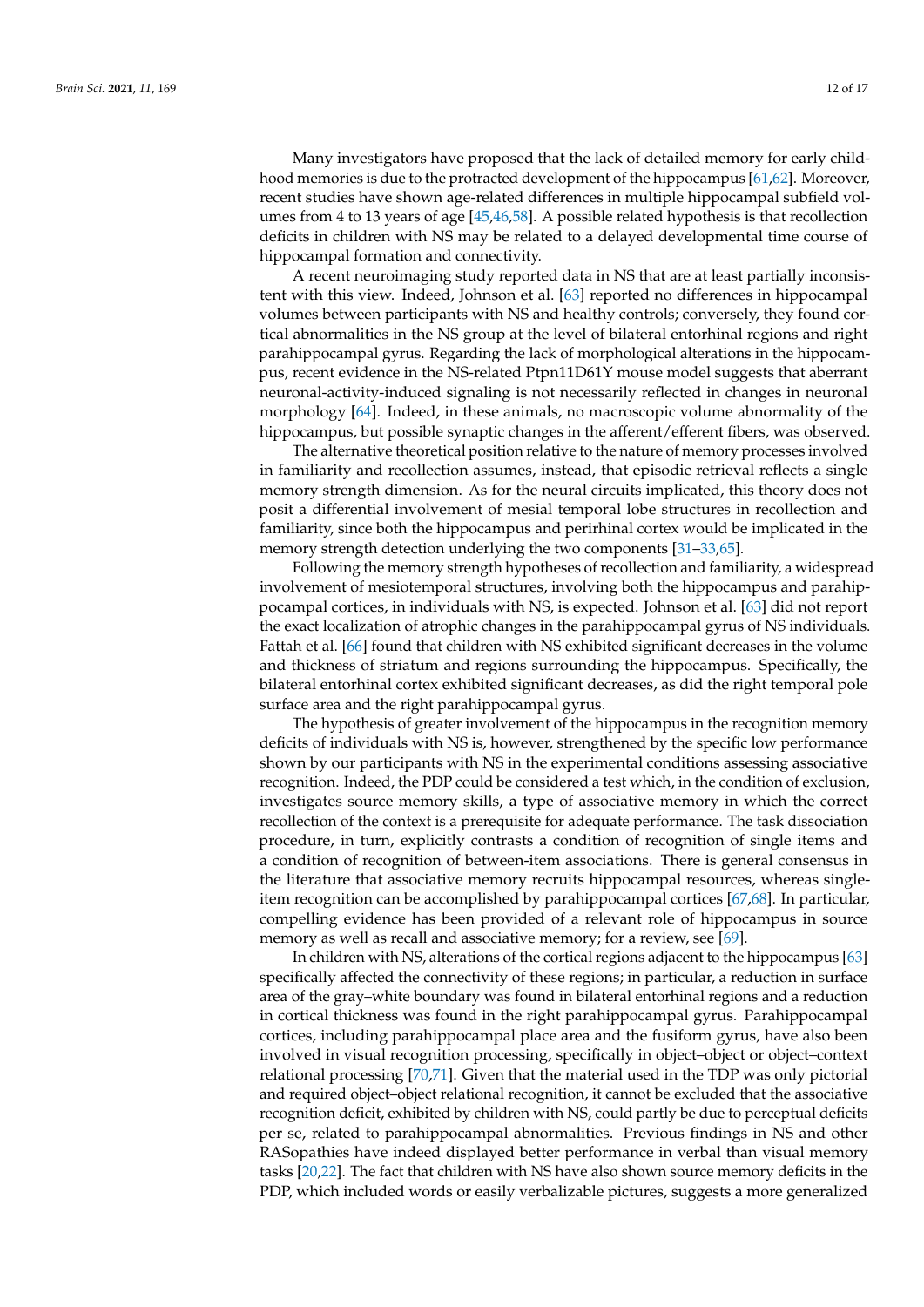deficit in detailed episodic memory in NS population, beyond the modality of the memorandum. This is in line with fMRI evidence [\[72\]](#page-15-29), who found a degree of specialization, with respect to stimulus type, within the MTL structures. Indeed, different parahippocampal cortices underlie familiarity for different kinds of visual stimuli, while the hippocampus mediated recollection, regardless of the kind of stimulus.

A reduction in cortical thickness was also reported in the middle frontal areas in children with NS [\[63,](#page-15-20)[66\]](#page-15-23). One could hypothesize that abnormalities in the connectivity of the cortical regions adjacent to the hippocampus (with frontal and hippocampal cortices), rather than their integrity, might explain the memory profile of impaired associative recognition and preserved general memory strengths in our group of children and adolescents with NS/NSML.

A slower development of memory for context has been associated with the maturation of PFC functioning [\[42\]](#page-14-18). Postmortem and structural imaging evidence indicates that PFC maturation appears to continue into late adolescence [\[49,](#page-15-6)[73\]](#page-15-30). For this reason, the role of reduced prefrontal white matter maturation in children with NS, as well as reduced hippocampal contributions, may account for the associative memory deficits found in our group of children with NS/NSML. Taken together, findings of age differences in PFC activation patterns suggest that the development of attentional and strategic control processes involved in the encoding and retrieval of detailed representations of experiences is key to predicting age-related differences in memory performance.

As an alternative framework for interpreting the impaired performance on recognition memory tasks in individuals with NS/NSML, the role of extra-memory cognitive abilities should be considered. Indeed, as widely demonstrated in the literature on typical individuals, recollection and familiarity processes are affected differently by a number of experimental variables For example, the consistency of the perceptual format of stimuli during study and testing is more critical for familiarity than recollection [\[72,](#page-15-29)[74\]](#page-16-0).

Conversely, the reduced availability of attentional resources affects estimates of recollection much more than estimates of familiarity [\[75](#page-16-1)[,76\]](#page-16-2). Given that perceptual alterations [\[77](#page-16-3)[,78\]](#page-16-4) and attention problems [\[79](#page-16-5)[,80\]](#page-16-6) have been reported in individuals with NS/NSML, such variables are potentially relevant for interpreting the qualitative aspects of performance in the recognition memory task of our cohort of children and adolescents with NS and NSML, although the presence of ADHD was considered an exclusion criterion in our study. It could be hypothesized that in individuals with NS/NSML, the reduced efficiency of some control mechanisms (e.g., those related to attentional or executive abilities) might interfere with the deep encoding and/or strategic retrieval of target stimuli in a way that impairs recollection more than familiarity. Certainly, further brain-behavioral studies are needed to clarify the specific neurobiological mechanism underpinning the dissociation between general strength memory and associative recognition memory in individuals with NS and NSML, as documented in the present study and in previous reports [\[20](#page-14-5)[,22\]](#page-14-7).

The impairment of detailed and associative recognition memory can have important clinical implications. The awareness of recollection impairment could direct therapists toward a more efficient, process-oriented cognitive treatment of NS learning disabilities. Indeed, manipulating the material to be learned in order to increase the reliance on familiarity (spared) rather than associative memory (impaired) (e.g., by increasing consistency of the perceptual format of stimuli during study and testing) or by repeating or spacing learning sessions, as demonstrated in animal models [\[81\]](#page-16-7), could improve learning therapy for individuals with NS.

## **5. Conclusions**

The study aimed to provide a detailed characterization of the contribution of familiarity and recollection components to the recognition memory of children and adolescents with NS/NSML. By using two independent and direct experimental paradigms, our study shows a reduced contribution of recollection in the recognition memory performance of a group of children and adolescents with NS and the clinically related NSML. The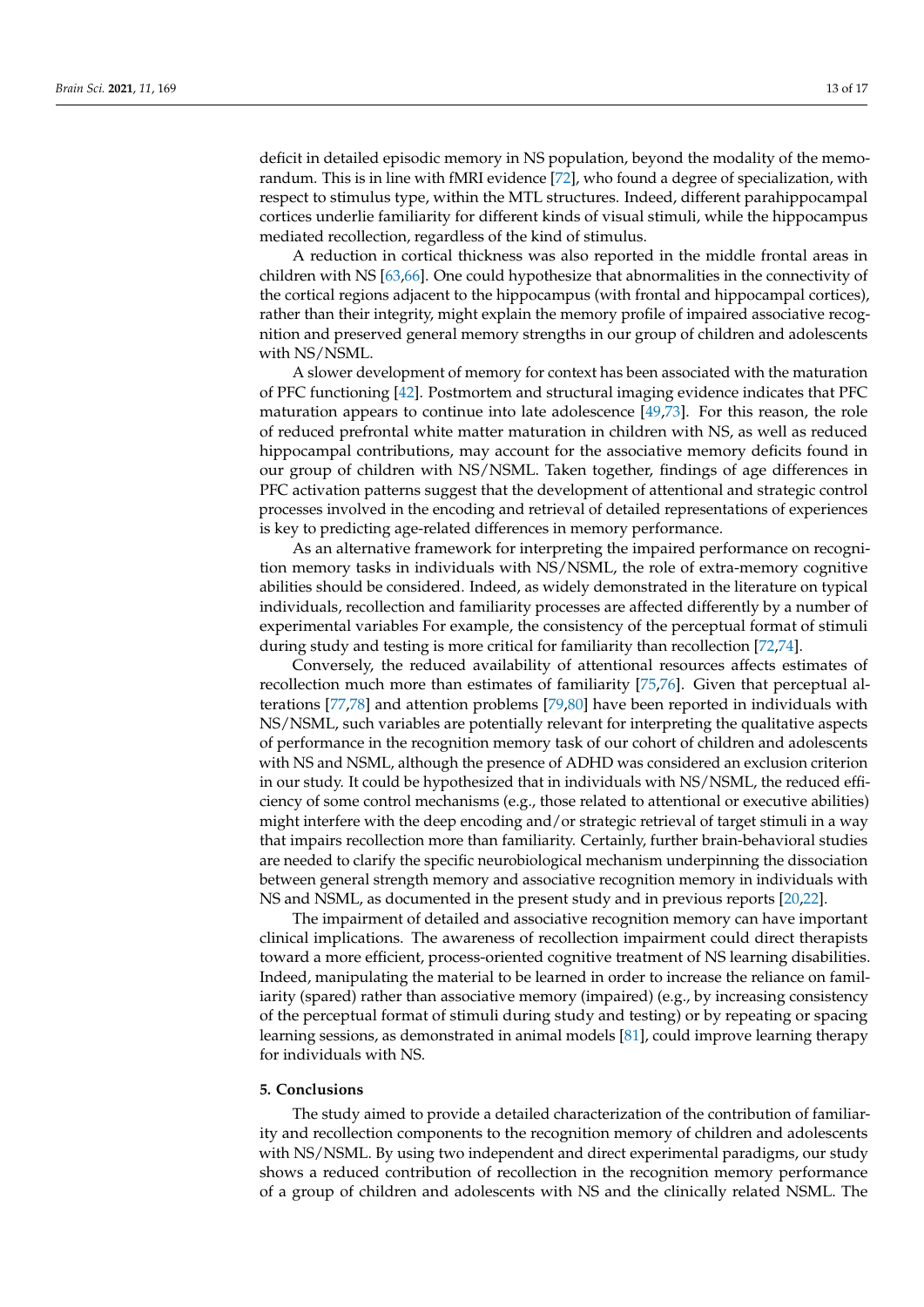impairment of detailed memory or recollection in children with RASophaties is direct evidence supporting the neurobiological hypothesis that RAS–MAPK mutations can disrupt hippocampal and temporal lobe memory formation and consolidation. The present findings provide insights into the declarative memory profile of these individuals, enabling the provision of reliable strategies and methods for an efficient rehabilitation of their learning and memory deficits. Moreover, this specific memory deficit in individuals with NS/NSML could be the target of potential new treatments, for example the use of inhibitors of the RAS-MAP-ERK cascade, as has already been attempted in animal models to rescue cognitive deficits.

**Author Contributions:** Conceptualization F.C., G.A.C. and S.V.; methodology, F.C.; validation, F.C., G.A.C.; formal analysis, F.C., G.A.C., data curation, F.C., P.A., F.P., G.Z., C.L., C.C., P.B., M.T., and M.C.D., writing—review and editing, F.C., G.A.C., P.A., D.M., M.T., supervision, S.V. All authors have read and agreed to the published version of the manuscript.

**Funding:** This research received no external funding.

**Institutional Review Board Statement:** Observations were carried out after informed consent had been obtained from all participants and their families and the study had been approved by the Bambino Gesù Children's Hospital ethical committee (Code: 1412\_OPBG\_2017).

**Informed Consent Statement:** Informed consent was obtained from all parents prior to participation and after receiving a comprehensive description of the study. The study was performed in accordance with the Declaration of Helsinki (1964), as revised in 2008, and was approved by the local ethical committee.

**Data Availability Statement:** The data that support the findings of this study are available on request from the corresponding author. The data are not publicly available due to privacy or ethical restrictions.

**Acknowledgments:** We thank Jessica Brescia and Giorgia Piccini (Bambino Gesù Children's Hospital, Rome) for assistance in collecting data. We also thank all the young people and their families who agreed to participate in this study.

**Conflicts of Interest:** The authors declare no conflict of interest.

### **References**

- <span id="page-13-0"></span>1. Allanson, J.E. Noonan syndrome. *Am. J. Med. Genet. Part C Semin. Med. Genet.* **2007**, *145*, 274–279. [\[CrossRef\]](http://doi.org/10.1002/ajmg.c.30138)
- <span id="page-13-1"></span>2. Roberts, A.E.; Allanson, J.E.; Tartaglia, M.; Gelb, B.D. Noonan syndrome. *Lancet* **2013**, *381*, 333–342. [\[CrossRef\]](http://doi.org/10.1016/S0140-6736(12)61023-X)
- 3. Romano, A.A.; Allanson, J.E.; Dahlgren, J.; Gelb, B.D.; Hall, B.; Pierpont, M.E.; Roberts, A.E.; Robinson, W.; Takemoto, C.M.; Noonan, J.A. Noonan syndrome: Clinical features, diagnosis, and management guidelines. *Pediatrics* **2010**, *126*, 746–759. [\[CrossRef\]](http://doi.org/10.1542/peds.2009-3207)
- <span id="page-13-2"></span>4. Van der Burgt, I. Noonan syndrome. *Orphanet J. Rare Dis.* **2007**, *2*, 4. [\[CrossRef\]](http://doi.org/10.1186/1750-1172-2-4) [\[PubMed\]](http://www.ncbi.nlm.nih.gov/pubmed/17222357)
- <span id="page-13-3"></span>5. Aoki, Y.; Niihori, T.; Inoue, S.; Matsubara, Y. Recent advances in RASopathies. *J. Hum. Genet.* **2016**, *61*, 33–39. [\[CrossRef\]](http://doi.org/10.1038/jhg.2015.114) [\[PubMed\]](http://www.ncbi.nlm.nih.gov/pubmed/26446362)
- <span id="page-13-4"></span>6. Tartaglia, M.; Gelb, B.D. Disorders of dysregulated signal traffic through the RAS-MAPK pathway: Phenotypic spectrum and molecular mechanisms. *Ann. N. Y. Acad. Sci.* **2010**, *1214*, 99–121. [\[CrossRef\]](http://doi.org/10.1111/j.1749-6632.2010.05790.x)
- <span id="page-13-5"></span>7. Fey, D.; Matallanas, D.; Rauch, J.; Rukhlenko, O.S.; Kholodenko, B.N. The complexities and versatility of the RAS-to-ERK signalling system in normal and cancer cells. *Semin. Cell Dev. Biol.* **2016**, *58*, 96–107. [\[CrossRef\]](http://doi.org/10.1016/j.semcdb.2016.06.011)
- <span id="page-13-6"></span>8. Ryu, H.H.; Lee, Y.S. Cell type-specific roles of RAS-MAPK signaling in learning and memory: Implications in neurodevelopmental disorders. *Neurobiol. Learn. Mem.* **2016**, *135*, 13–21. [\[CrossRef\]](http://doi.org/10.1016/j.nlm.2016.06.006)
- <span id="page-13-7"></span>9. Krab, L.C.; Goorden, S.M.; Elgersma, Y. Oncogenes on my mind: ERK and MTOR signaling in cognitive diseases. *Trends Genet. TIG* **2008**, *24*, 498–510. [\[CrossRef\]](http://doi.org/10.1016/j.tig.2008.07.005)
- <span id="page-13-8"></span>10. Lee, D.A.; Portnoy, S.; Hill, P.; Gillberg, C.; Patton, M.A. Psychological profile of children with Noonan syndrome. *Dev. Med. Child Neurol.* **2005**, *47*, 35–38. [\[CrossRef\]](http://doi.org/10.1111/j.1469-8749.2005.tb01037.x)
- <span id="page-13-9"></span>11. Wingbermuehle, E.; Egger, J.; van der Burgt, I.; Verhoeven, W. Neuropsychological and behavioral aspects of Noonan syndrome. *Horm. Res.* **2009**, *72*, 15–23. [\[CrossRef\]](http://doi.org/10.1159/000243774) [\[PubMed\]](http://www.ncbi.nlm.nih.gov/pubmed/20029232)
- <span id="page-13-10"></span>12. Cesarini, L.; Alfieri, P.; Pantaleoni, F.; Vasta, I.; Cerutti, M.; Petrangeli, V.; Mariotti, P.; Leoni, C.; Ricci, D.; Vicari, S.; et al. Cognitive profile of disorders associated with dysregulation of the RAS/MAPK signaling cascade. *Am. J. Med. Genet. Part A* **2009**, *149*, 140–146. [\[CrossRef\]](http://doi.org/10.1002/ajmg.a.32488) [\[PubMed\]](http://www.ncbi.nlm.nih.gov/pubmed/19133693)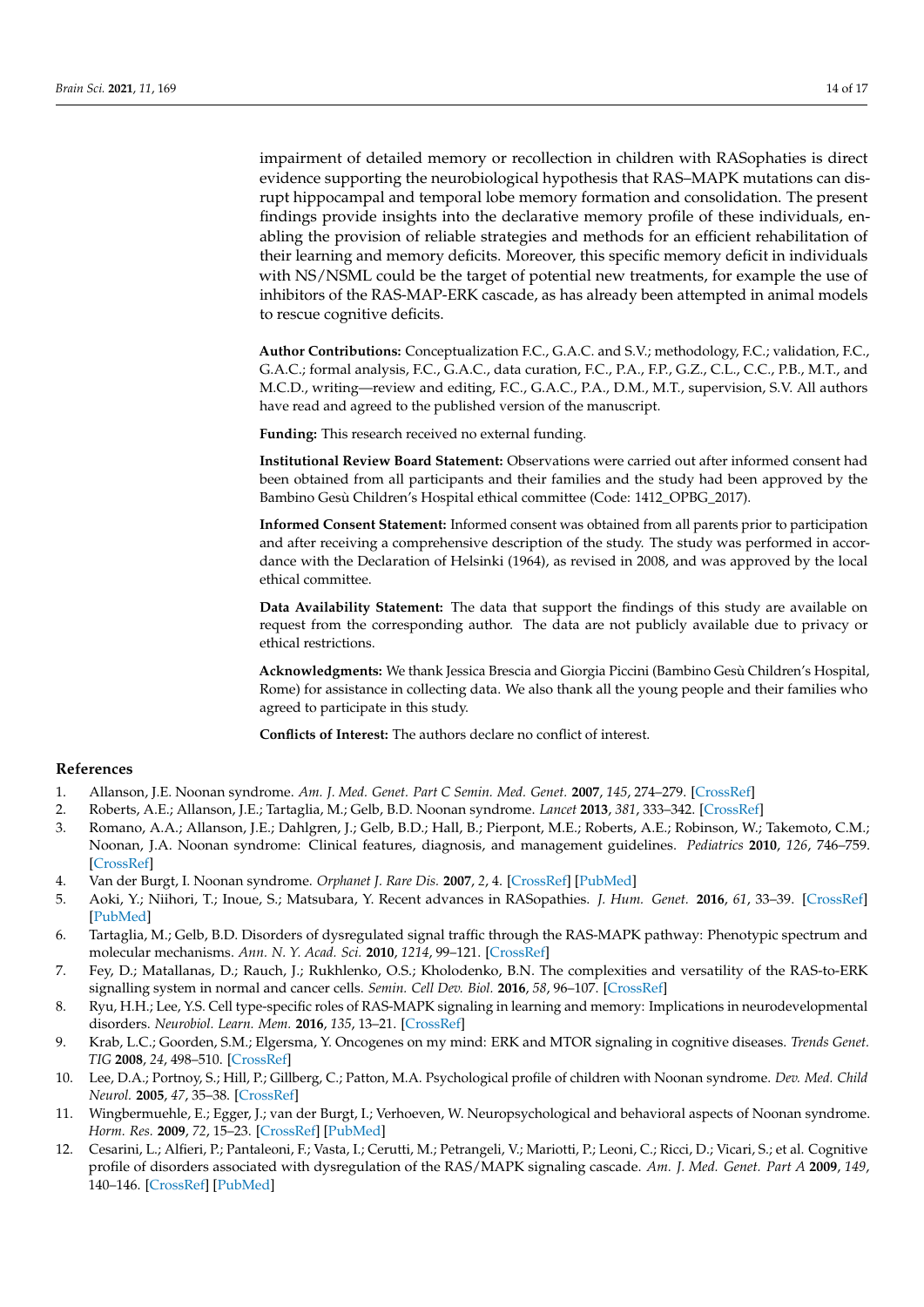- <span id="page-14-0"></span>13. Pierpont, E.I.; Pierpont, M.E.; Mendelsohn, N.J.; Roberts, A.E.; Tworog-Dube, E.; Seidenberg, M.S. Genotype differences in cognitive functioning in Noonan syndrome. *Genes Brain Behav.* **2009**, *8*, 275–282. [\[CrossRef\]](http://doi.org/10.1111/j.1601-183X.2008.00469.x) [\[PubMed\]](http://www.ncbi.nlm.nih.gov/pubmed/19077116)
- <span id="page-14-1"></span>14. Sweatt, J.D. The neuronal MAP kinase cascade: A biochemical signal integration system subserving synaptic plasticity and memory. *J. Neurochem.* **2001**, *76*, 1–10. [\[CrossRef\]](http://doi.org/10.1046/j.1471-4159.2001.00054.x) [\[PubMed\]](http://www.ncbi.nlm.nih.gov/pubmed/11145972)
- 15. Sweatt, J.D.; Weeber, E.J.; Lombroso, P.J. Genetics of childhood disorders: LI. Learning and memory, Part 4: Human cognitive disorders and the ras/ERK/CREB pathway. *J. Am. Acad. Child Adolesc. Psychiatry* **2003**, *42*, 741–744. [\[CrossRef\]](http://doi.org/10.1097/01.CHI.0000046859.56865.A8)
- <span id="page-14-23"></span>16. Sweatt, J.D.; Weeber, E.J. Genetics of childhood disorders: LII. Learning and memory, part 5: Human cognitive disorders and the ras/ERK/CREB pathway. *J. Am. Acad. Child Adolesc. Psychiatry* **2003**, *42*, 873–876. [\[CrossRef\]](http://doi.org/10.1097/01.CHI.0000046875.56865.CC)
- <span id="page-14-2"></span>17. Sweatt, J.D. Mitogen-activated protein kinases in synaptic plasticity and memory. *Curr. Opin. Neurobiol.* **2004**, *14*, 311–317. [\[CrossRef\]](http://doi.org/10.1016/j.conb.2004.04.001)
- <span id="page-14-3"></span>18. Pagani, M.R.; Oishi, K.; Gelb, B.D.; Zhong, Y. The phosphatase SHP2 regulates the spacing effect for long-term memory induction. *Cell* **2009**, *139*, 186–198. [\[CrossRef\]](http://doi.org/10.1016/j.cell.2009.08.033)
- <span id="page-14-4"></span>19. Lee, Y.S.; Ehninger, D.; Zhou, M.; Oh, J.Y.; Kang, M.; Kwak, C.; Ryu, H.H.; Butz, D.; Araki, T.; Cai, Y.; et al. Mechanism and treatment for learning and memory deficits in mouse models of Noonan syndrome. *Nat. Neurosci.* **2014**, *17*, 1736–1743. [\[CrossRef\]](http://doi.org/10.1038/nn.3863)
- <span id="page-14-5"></span>20. Alfieri, P.; Cesarini, L.; Mallardi, M.; Piccini, G.; Caciolo, C.; Leoni, C.; Mirante, N.; Pantaleoni, F.; Digilio, M.C.; Gambardella, M.L.; et al. Long term memory profile of disorders associated with dysregulation of the RAS-MAPK signaling cascade. *Behav. Genet.* **2011**, *41*, 423–429. [\[CrossRef\]](http://doi.org/10.1007/s10519-011-9446-5)
- <span id="page-14-6"></span>21. Schwartz, D.D.; Katzenstein, J.M.; Hopkins, E.; Stabley, D.L.; Sol-Church, K.; Gripp, K.W.; Axelrad, M.E. Verbal memory functioning in adolescents and young adults with Costello syndrome: Evidence for relative preservation in recognition memory. *Am. J. Med. Genet. Part A* **2013**, *161*, 2258–2265. [\[CrossRef\]](http://doi.org/10.1002/ajmg.a.36078)
- <span id="page-14-7"></span>22. Pierpont, E.I.; Tworog-Dube, E.; Roberts, A.E. Learning and memory in children with Noonan syndrome. *Am. J. Med. Genet. Part A* **2013**, *161*, 2250–2257. [\[CrossRef\]](http://doi.org/10.1002/ajmg.a.36075) [\[PubMed\]](http://www.ncbi.nlm.nih.gov/pubmed/23918208)
- <span id="page-14-8"></span>23. Mandler, G. Recognizing: The judgement of previous occurrence. *Psychol. Rev.* **1980**, *87*, 252–271. [\[CrossRef\]](http://doi.org/10.1037/0033-295X.87.3.252)
- 24. Tulving, E. Memory and consciousness. *Can. Psychol.* **1985**, *26*, 1–12. [\[CrossRef\]](http://doi.org/10.1037/h0080017)
- <span id="page-14-9"></span>25. Yonelinas, A.P. The nature of recollection and familiarity: A review of 30 years of research. *J. Mem. Lang.* **2002**, *46*, 441–517. [\[CrossRef\]](http://doi.org/10.1006/jmla.2002.2864)
- <span id="page-14-10"></span>26. Montaldi, D.; Mayes, A.R. The role of recollection and familiarity in the functional differentiation of the medial temporal lobes. *Hippocampus* **2010**, *20*, 1291–1314. [\[CrossRef\]](http://doi.org/10.1002/hipo.20853)
- <span id="page-14-11"></span>27. Yonelinas, A.P.; Kroll, N.E.; Dobbins, I.; Lazzara, M.; Knight, R.T. Recollection and familiarity deficits in amnesia: Convergence of remember-know, process dissociation, and receiver operating characteristic data. *Neuropsychology* **1998**, *12*, 323–339. [\[CrossRef\]](http://doi.org/10.1037/0894-4105.12.3.323)
- <span id="page-14-12"></span>28. Wixted, J.T. Dual-process theory and signal-detection theory of recognition memory. *Psychol. Rev.* **2007**, *114*, 152–176. [\[CrossRef\]](http://doi.org/10.1037/0033-295X.114.1.152)
- 29. Wais, P.E. FMRI signals associated with memory strength in the medial temporal lobes: A meta-analysis. *Neuropsychologia* **2008**, *46*, 3185–3196. [\[CrossRef\]](http://doi.org/10.1016/j.neuropsychologia.2008.08.025)
- <span id="page-14-20"></span>30. Wais, P.E. Hippocampal signals for strong memory when associative memory is available and when it is not. *Hippocampus* **2011**, *21*, 9–21. [\[CrossRef\]](http://doi.org/10.1002/hipo.20716)
- <span id="page-14-16"></span>31. Wais, P.E. The limited usefulness of models based on recollection and familiarity. *J. Neurophysiol.* **2013**, *109*, 1687–1689. [\[CrossRef\]](http://doi.org/10.1152/jn.00548.2012)
- 32. Wais, P.E.; Mickes, L.; Wixted, J.T. Remember/know judgments probe degrees of recollection. *J. Cogn. Neurosci.* **2008**, *20*, 400–405. [\[CrossRef\]](http://doi.org/10.1162/jocn.2008.20041)
- <span id="page-14-13"></span>33. Wais, P.E.; Squire, L.R.; Wixted, J.T. In search of recollection and familiarity signals in the hippocampus. *J. Cogn. Neurosci.* **2010**, *22*, 109–123. [\[CrossRef\]](http://doi.org/10.1162/jocn.2009.21190)
- <span id="page-14-14"></span>34. Norman, K.A.; O'Reilly, R.C. Modeling hippocampal and neocortical contributions to recognition memory: A complementarylearning-systems approach. *Psychol. Rev.* **2003**, *110*, 611–646. [\[CrossRef\]](http://doi.org/10.1037/0033-295X.110.4.611)
- <span id="page-14-15"></span>35. Evans, L.H.; Wilding, E.L. 20 Recollection and familiarity make independent contributions to memory judgments. *J. Neurosci.* **2012**, *32*, 7253–7257. [\[CrossRef\]](http://doi.org/10.1523/JNEUROSCI.6396-11.2012)
- <span id="page-14-22"></span>36. Perner, J.; Ruffman, T. Episodic memory and autonoetic consciousness: Developmental evidence and a theory of childhood amnesia. *J. Exp. Child Psychol.* **1995**, *59*, 516–548. [\[CrossRef\]](http://doi.org/10.1006/jecp.1995.1024)
- <span id="page-14-21"></span>37. Brainerd, C.J.; Holliday, R.E.; Reyna, V.F. Behavioral measurement of remembering phenomenologies: So simple a child can do it. *Child Dev.* **2004**, *75*, 505–522. [\[CrossRef\]](http://doi.org/10.1111/j.1467-8624.2004.00689.x)
- 38. Holliday, R.E. Reducing misinformation effects in children with cognitive interviews: Dissociating recollection and familiarity. *Child Dev.* **2003**, *74*, 728–751. [\[CrossRef\]](http://doi.org/10.1111/1467-8624.00565)
- 39. Holliday, R.E.; Hayes, B.K. Dissociating automatic and intentional processes in children's eyewitness memory. *J. Exp. Child Psychol.* **2000**, *75*, 1–42. [\[CrossRef\]](http://doi.org/10.1006/jecp.1999.2521)
- <span id="page-14-19"></span>40. Koenig, L.; Wimmer, M.C.; Hollins, T.J. Process dissociation of familiarity and recollection in children: Response deadline affects recollection but not familiarity. *J. Exp. Child Psychol.* **2015**, *131*, 120–134. [\[CrossRef\]](http://doi.org/10.1016/j.jecp.2014.11.003)
- <span id="page-14-17"></span>41. Ofen, N.; Kao, Y.C.; Sokol-Hessner, P.; Kim, H.; Whitfield-Gabrieli, S.; Gabrieli, J.D. Development of the declarative memory system in the human brain. *Nat. Neurosci.* **2007**, *10*, 1198–1205. [\[CrossRef\]](http://doi.org/10.1038/nn1950)
- <span id="page-14-18"></span>42. Ofen, N.; Tang, L.; Yu, Q.; Johnson, E.L. Memory and the developing brain: From description to explanation with innovation in methods. *Dev. Cogn. Neurosci.* **2019**, *36*, 100613. [\[CrossRef\]](http://doi.org/10.1016/j.dcn.2018.12.011)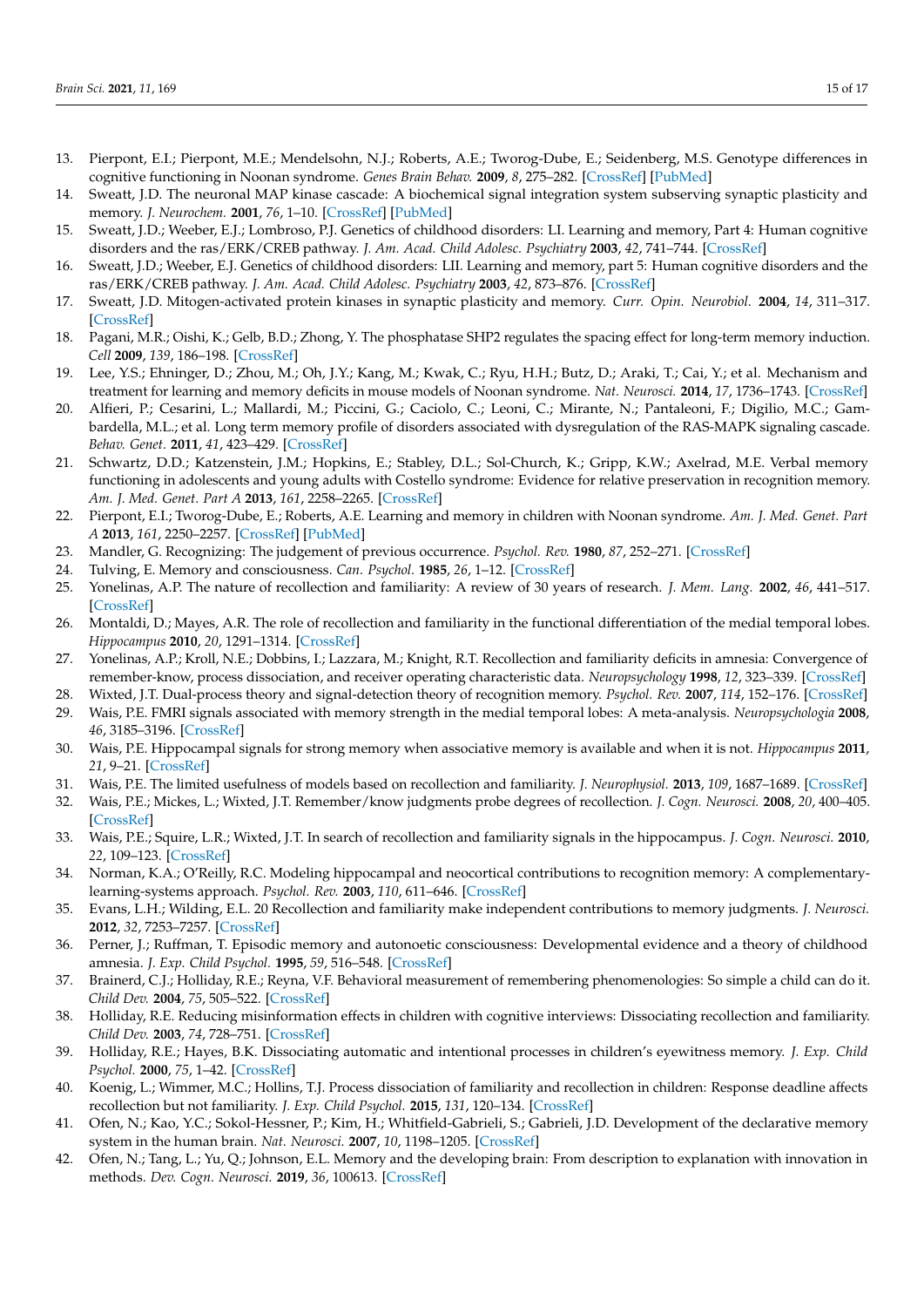- <span id="page-15-0"></span>43. Riggins, T.; Geng, F.; Botdorf, M.; Canada, K.; Cox, L.; Hancock, G.R. Protracted hippocampal development is associated with age-related improvements in memory during early childhood. *NeuroImage* **2018**, *174*, 127–137. [\[CrossRef\]](http://doi.org/10.1016/j.neuroimage.2018.03.009)
- <span id="page-15-1"></span>44. Schneider, W.; Ornstein, P.A. The development of children's memory. *Child Dev. Perspect.* **2015**, *9*, 190–195.
- <span id="page-15-2"></span>45. Daugherty, A.M.; Flinn, R.; Ofen, N. Hippocampal CA3-dentate gyrus volume uniquely linked to improvement in associative memory from childhood to adulthood. *NeuroImage* **2017**, *153*, 75–85. [\[CrossRef\]](http://doi.org/10.1016/j.neuroimage.2017.03.047)
- <span id="page-15-3"></span>46. DeMaster, D.; Pathman, T.; Lee, J.K.; Ghetti, S. Structural development of the hippocampus and episodic memory: Developmental differences along the anterior/posterior axis. *Cereb. Cortex* **2014**, *24*, 3036–3045. [\[CrossRef\]](http://doi.org/10.1093/cercor/bht160)
- <span id="page-15-4"></span>47. Schlichting, M.L.; Guarino, K.F.; Schapiro, A.C.; Turk-Browne, N.B.; Preston, A.R. Hippocampal structure predicts statistical learning and associative inference abilities during development. *J. Cogn. Neurosci.* **2017**, *29*, 37–51. [\[CrossRef\]](http://doi.org/10.1162/jocn_a_01028)
- <span id="page-15-5"></span>48. Keresztes, A.; Bender, A.R.; Bodammer, N.C.; Lindenberger, U.; Shing, Y.L.; Werkle-Bergner, M. Hippocampal maturity promotes memory distinctiveness in childhood and adolescence. *Proc. Natl. Acad. Sci. USA* **2017**, *114*, 9212–9217. [\[CrossRef\]](http://doi.org/10.1073/pnas.1710654114)
- <span id="page-15-6"></span>49. Tang, L.; Shafer, A.T.; Ofen, N. Prefrontal cortex contributions to the development of memory formation. *Cereb. Cortex* **2018**, *28*, 3295–3308. [\[CrossRef\]](http://doi.org/10.1093/cercor/bhx200)
- <span id="page-15-7"></span>50. Bigham, S.; Boucher, J.; Mayes, A.; Anns, S. Assessing recollection and familiarity in autistic spectrum disorders: Methods and findings. *J. Autism Dev. Disord.* **2010**, *40*, 878–889. [\[CrossRef\]](http://doi.org/10.1007/s10803-010-0937-7)
- <span id="page-15-8"></span>51. Costanzo, F.; Vicari, S.; Carlesimo, G.A. Familiarity and recollection in Williams syndrome. *Cortex* **2013**, *49*, 232–242. [\[CrossRef\]](http://doi.org/10.1016/j.cortex.2011.06.007) [\[PubMed\]](http://www.ncbi.nlm.nih.gov/pubmed/21774924)
- <span id="page-15-9"></span>52. Jacoby, L.L. A process dissociation framework: Separating automatic from intentional uses of memory. *J. Mem. Lang.* **1991**, *30*, 513–541. [\[CrossRef\]](http://doi.org/10.1016/0749-596X(91)90025-F)
- <span id="page-15-10"></span>53. Koenig, L.; Wimmer, M.C.; Trippas, D. Item repetition and response deadline affect familiarity and recollection differently across childhood. *Memory* **2020**, *28*, 900–907. [\[CrossRef\]](http://doi.org/10.1080/09658211.2020.1790612)
- <span id="page-15-11"></span>54. Belacchi, C.; Scalisi, T.G.; Cannoni, E.; Cornoldi, C.; Manuale, C.P.M. *Coloured Progressive Matrices. Standardizzazione Italiana*; Giunti, O.S., Ed.; Organizzazioni Speciali: Firenze, Italy, 2008.
- <span id="page-15-12"></span>55. Stella, G.; Pizzoli, C.; Tressoldi, P.E. *PPVT-R, Peabody Picture Vocabulary Test-Revised*; Omega: Torino, Italy, 2000.
- <span id="page-15-13"></span>56. Snodgrass, J.G.; Vanderwart, M. A standardized set of 260 pictures: Norms for name agreement, image agreement, familiarity, and visual complexity. *J. Exp. Psychol. Hum. Learn.* **1980**, *6*, 174–215. [\[CrossRef\]](http://doi.org/10.1037/0278-7393.6.2.174) [\[PubMed\]](http://www.ncbi.nlm.nih.gov/pubmed/7373248)
- <span id="page-15-14"></span>57. Rinaldi, P.; Barca, L.; Burani, C. A database for semantic, grammatical, and frequency properties of the first words acquired by Italian children. *Behav. Res. Methods Instrum. Comput.* **2004**, *36*, 525–530. [\[CrossRef\]](http://doi.org/10.3758/BF03195599)
- <span id="page-15-15"></span>58. Tamnes, C.K.; Walhovd, K.B.; Engvig, A.; Grydeland, H.; Krogsrud, S.K.; Østby, Y.; Holland, D.; Dale, A.M.; Fjell, A.M. Regional hippocampal volumes and development predict learning and memory. *Dev. Neurosci.* **2014**, *36*, 161–174. [\[CrossRef\]](http://doi.org/10.1159/000362445)
- <span id="page-15-16"></span>59. Bastin, C.; Linden, M.; Charnallet, A.; Denby, C.; Montaldi, D.; Roberts, N.; Andrew, M. Dissociation between recall and recognition memory performance in an amnesic patient with hippocampal damage following carbon monoxide poisoning. *Neurocase* **2004**, *10*, 330–344. [\[CrossRef\]](http://doi.org/10.1080/13554790490507650)
- <span id="page-15-17"></span>60. Zhu, J.J.; Qin, Y.; Zhao, M.; Van Aelst, L.; Malinow, R. Ras and Rap control AMPA receptor trafficking during synaptic plasticity. *Cell* **2002**, *110*, 443–455. [\[CrossRef\]](http://doi.org/10.1016/S0092-8674(02)00897-8)
- <span id="page-15-18"></span>61. Josselyn, S.A.; Frankland, P.W. Infantile amnesia: A neurogenic hypothesis. *Learn. Mem.* **2012**, *19*, 423–433. [\[CrossRef\]](http://doi.org/10.1101/lm.021311.110)
- <span id="page-15-19"></span>62. Lavenex, P.; Banta Lavenex, P. Building hippocampal circuits to learn and remember: Insights into the development of human memory. *Behav. Brain Res.* **2013**, *254*, 8–21. [\[CrossRef\]](http://doi.org/10.1016/j.bbr.2013.02.007)
- <span id="page-15-20"></span>63. Johnson, E.M.; Ishak, A.D.; Naylor, P.E.; Stevenson, D.A.; Reiss, A.L.; Green, T. PTPN11 Gain-of-Function Mutations Affect the Developing Human Brain, Memory, and Attention. *Cereb. Cortex* **2019**, *29*, 2915–2923. [\[CrossRef\]](http://doi.org/10.1093/cercor/bhy158) [\[PubMed\]](http://www.ncbi.nlm.nih.gov/pubmed/30059958)
- <span id="page-15-21"></span>64. Altmüller, F.; Pothula, S.; Annamneedi, A.; Nakhaei-Rad, S.; Montenegro-Venegas, C.; Pina-Fernández, E.; Marini, C.; Santos, M.; Schanze, D.; Montag, D.; et al. Correction: Aberrant neuronal activity-induced signaling and gene expression in a mouse model of RASopathy. *PLoS Genet.* **2017**, *13*, e1006843. [\[CrossRef\]](http://doi.org/10.1371/journal.pgen.1006843) [\[PubMed\]](http://www.ncbi.nlm.nih.gov/pubmed/28622382)
- <span id="page-15-22"></span>65. Squire, L.R.; Wixted, J.T.; Clark, R.E. Recognition memory and the medial temporal lobe: A new perspective. *Nat. Rev. Neurosci.* **2007**, *8*, 872–883. [\[CrossRef\]](http://doi.org/10.1038/nrn2154) [\[PubMed\]](http://www.ncbi.nlm.nih.gov/pubmed/17948032)
- <span id="page-15-23"></span>66. Fattah, M.; Raman, M.M.; Reiss, A.L.; Green, T. PTPN11 Mutations in the Ras-MAPK Signaling Pathway Affect Human White Matter Microstructure. *Cereb. Cortex* **2020**. [\[CrossRef\]](http://doi.org/10.1093/cercor/bhaa299)
- <span id="page-15-24"></span>67. Canada, K.L.; Ngo, C.T.; Newcombe, N.S.; Geng, F.; Riggins, T. It's All in the Details: Relations Between Young Children's Developing Pattern Separation Abilities and Hippocampal Subfield Volumes. *Cereb. Cortex* **2019**, *29*, 3427–3433. [\[CrossRef\]](http://doi.org/10.1093/cercor/bhy211)
- <span id="page-15-25"></span>68. Davachi, L. Item, context and relational episodic encoding in humans. *Curr. Opin. Neurobiol.* **2006**, *16*, 693–700. [\[CrossRef\]](http://doi.org/10.1016/j.conb.2006.10.012)
- <span id="page-15-26"></span>69. Rugg, M.D.; Vilberg, K.L.; Mattson, J.T.; Yu, S.S.; Johnson, J.D.; Suzuki, M. Item memory, context memory and the hippocampus: fMRI evidence. *Neuropsychologia* **2012**, *50*, 3070–3079. [\[CrossRef\]](http://doi.org/10.1016/j.neuropsychologia.2012.06.004)
- <span id="page-15-27"></span>70. Kim, J.G.; Biederman, I. Where do objects become scenes? *Cereb. Cortex* **2011**, *21*, 1738–1746. [\[CrossRef\]](http://doi.org/10.1093/cercor/bhq240)
- <span id="page-15-28"></span>71. Rémy, F.; Vayssière, N.; Saint-Aubert, L.; Bacon-Macé, N.; Pariente, J.; Barbeau, E.; Fabre-Thorpe, M. Age effects on the neural processing of object-context associations in briefly flashed natural scenes. *Neuropsychologia* **2020**, *136*, 107264. [\[CrossRef\]](http://doi.org/10.1016/j.neuropsychologia.2019.107264)
- <span id="page-15-29"></span>72. Kafkas, A.; Migo, E.M.; Morris, R.G.; Kopelman, M.D.; Montaldi, D.; Mayes, A.R. Material Specificity Drives Medial Temporal Lobe Familiarity But Not Hippocampal Recollection. *Hippocampus* **2017**, *27*, 194–209. [\[CrossRef\]](http://doi.org/10.1002/hipo.22683)
- <span id="page-15-30"></span>73. Ofen, N.; Chai, X.J.; Schuil, K.D.; Whitfield-Gabrieli, S.; Gabrieli, J.D. The development of brain systems associated with successful memory retrieval of scenes. *J. Neurosci.* **2012**, *32*, 10012–10020. [\[CrossRef\]](http://doi.org/10.1523/JNEUROSCI.1082-11.2012)